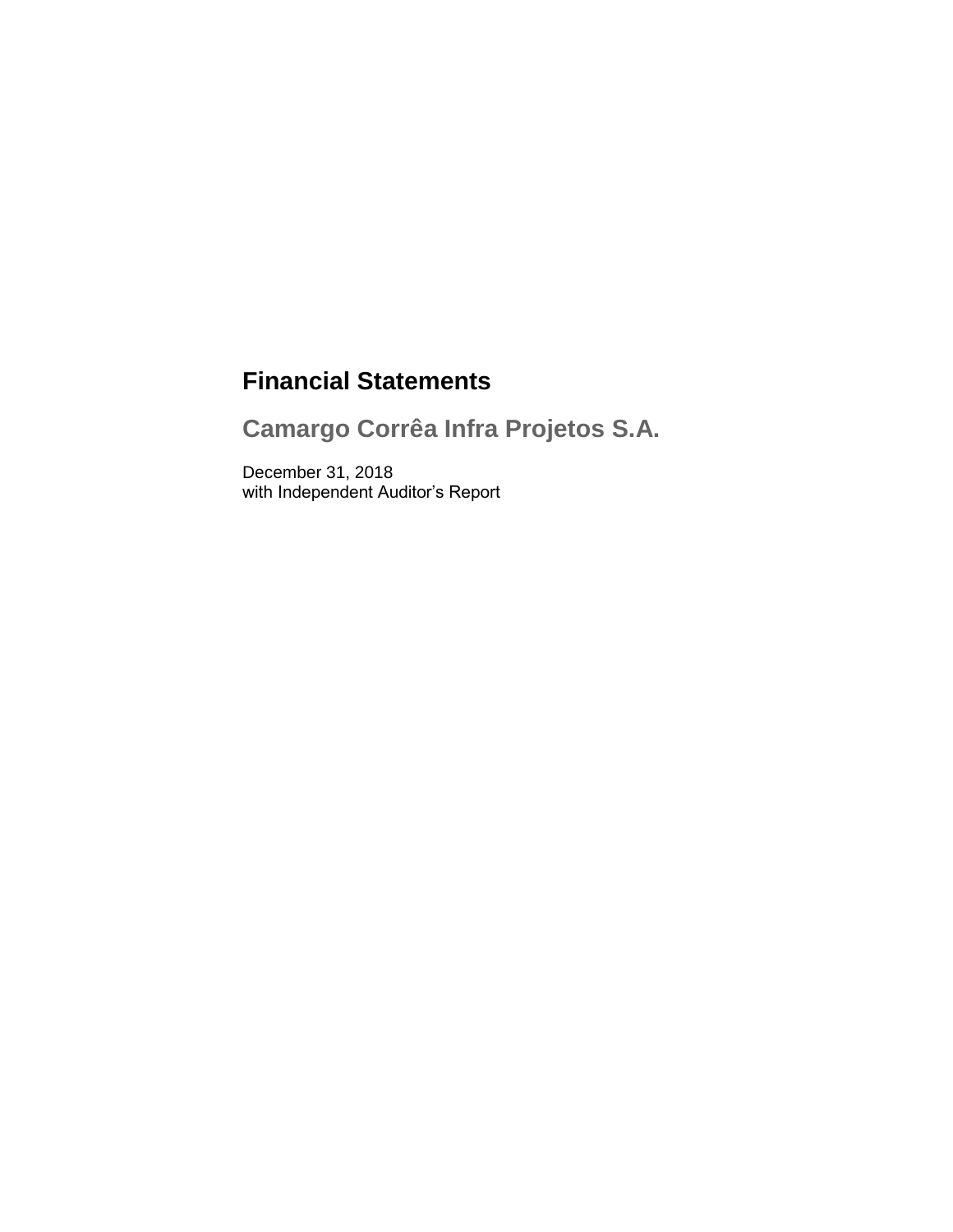**Financial statements** 

December 31, 2018

Contents

| Audited financial statements |  |
|------------------------------|--|
|                              |  |
|                              |  |
|                              |  |
|                              |  |
|                              |  |
|                              |  |
|                              |  |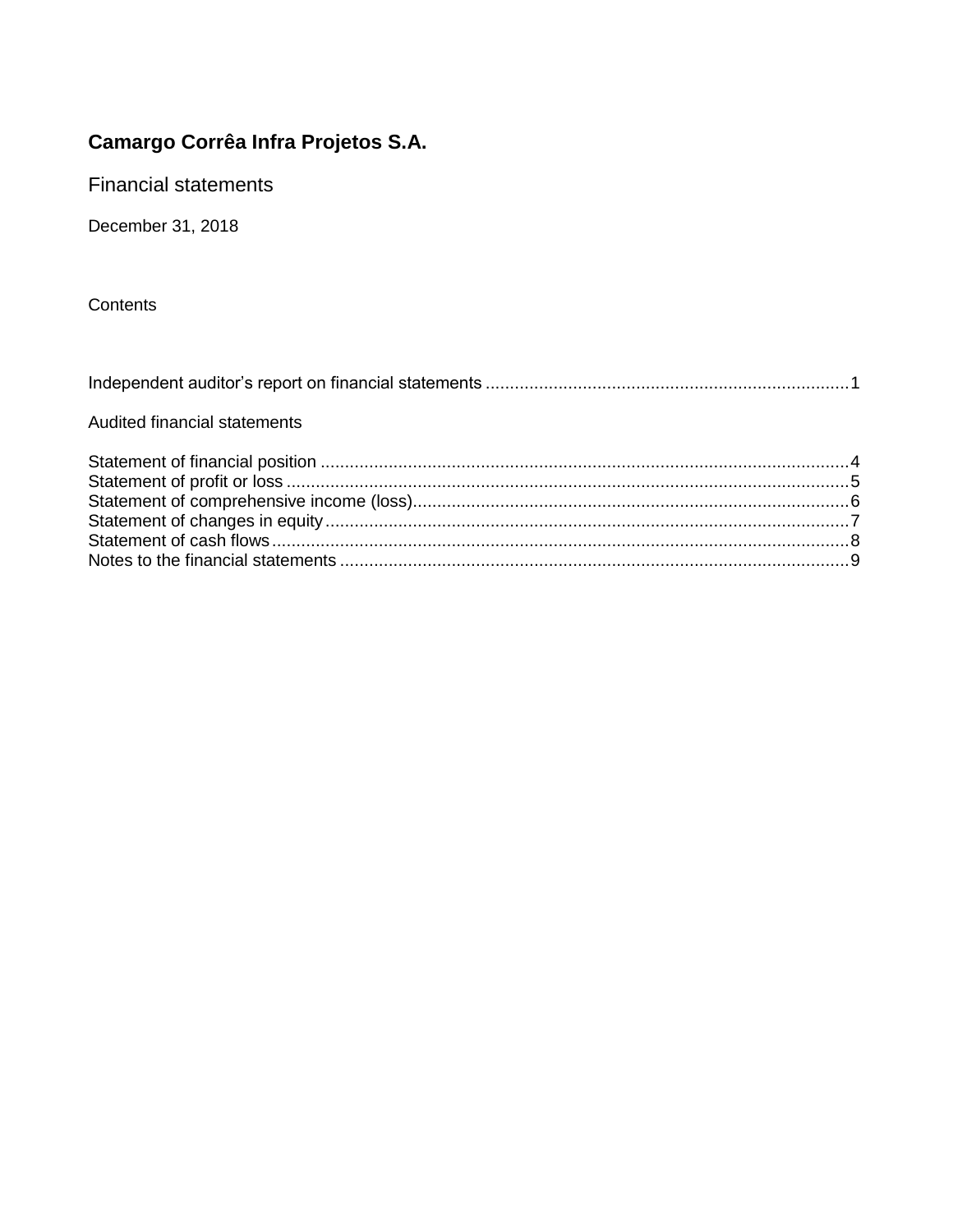

**São Paulo Corporate Towers** Av. Presidente Juscelino Kubitschek, 1.909 Vila Nova Conceição 04543-011 - São Paulo – SP - Brasil

Tel: +55 11 2573-3000 ey.com.br

# **Independent auditor's report on financial statements**

To the Shareholders, Board of Directors and Officers **Camargo Corrêa Infra Projetos S.A.** São Paulo - SP

### **Opinion**

We have audited the financial statements of Camargo Corrêa Infra Projetos S.A. (the "Company"), which comprise the statement of financial position as at December 31, 2018 and the statements of profit or loss, of comprehensive income (loss), of changes in equity and cash flows for the year then ended, and notes to the financial statements, including a summary of significant accounting policies.

In our opinion, the accompanying financial statements present fairly, in all material respects, the financial position of Camargo Corrêa Infra Projetos S.A. as at December 31, 2018, its financial performance and cash flows for the year then ended, in accordance with the accounting practices described in Note 2.

### **Basis for opinion**

We conducted our audit in accordance with Brazilian and International Standards on Auditing. Our responsibilities under those standards are further described in the Auditor's responsibilities for the audit of the financial statements section of our report. We are independent of the Company and its subsidiaries in accordance with the relevant ethical principles set forth in the Code of Professional Ethics for Accountants, the professional standards issued by the Brazil's National Association of State Boards of Accountancy (CFC) and we have fulfilled our other ethical responsibilities in accordance with these requirements. We believe that the audit evidence we have obtained is sufficient and appropriate to provide a basis for our opinion.

### **Emphasis of matters**

Without qualifying our opinion, we draw attention to Note 9.c to the financial statements, which indicates that the Company, through its direct subsidiary Camargo Corrêa Infra Projetos S.A. Colombian unit, has an indirect interest of 55% in Consórcio CCC Ituango (the "Consortium") located in Colombia, which is engaged in construction in the Ituango Hydroelectric Project. The contractual term of this project was terminated without completion of such work due to the incidents between April and May 2018. The Consortium has been negotiating with the counterparty and has signed contractual amendments to mitigate the effects of this claim, and service continuity for work completion will depend on damage evaluation and approval by the counterparty.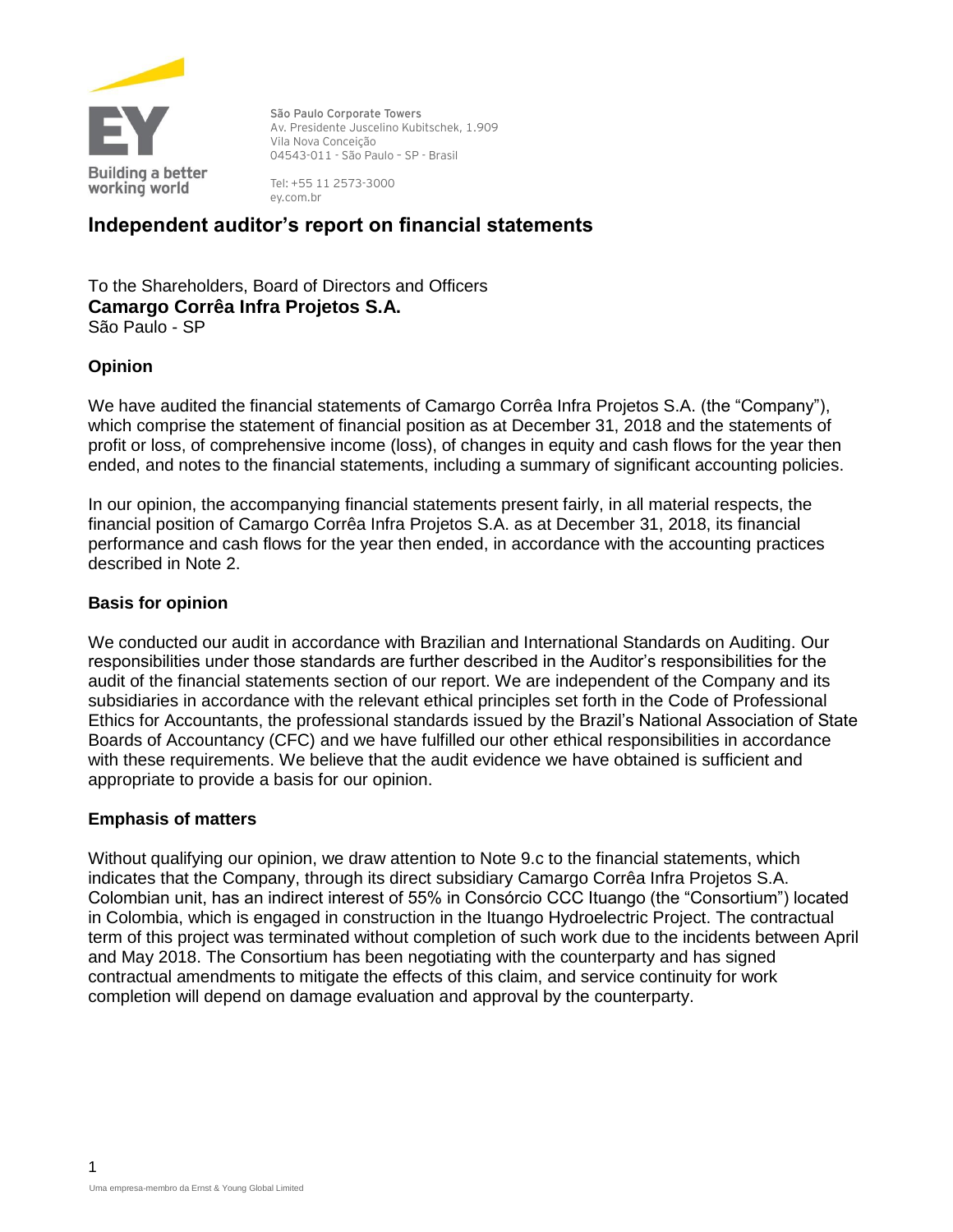

As mentioned in Notes 2 and 3.16, which describes accounting practices for the preparation of financial statements, the financial statements were prepared in Brazilian Reais. For the convenience of foreign users, the financial statements of December 31, 2018 were translated to US dollars (US\$) and Colombian pesos (COP). Such translation is performed only for the convenience of the users and should not be read as a declaration that the values in Brazilian Reais could be translated to US dollars and Colombian pesos or in any other currency. Accordingly, financial statements may not serve other purposes. Our report is intended exclusively for the convenience of foreign users and should not be used for other purposes. Our opinion is not modified related to that subject.

### **Responsibilities of management and those charged with governance for the financial statements**

Management is responsible for the preparation and fair presentation of the financial statements in accordance with the accounting practices adopted in Brazil, and for such internal control as management determines is necessary to enable the preparation of financial statements that are free of material misstatement, whether due to fraud or error.

In preparing the financial statements, management is responsible for assessing the Company's ability to continue as a going concern, disclosing, as applicable, matters related to going concern and using the going concern basis of accounting unless management either intends to liquidate the Company or to cease operations, or has no realistic alternative but to do so.

Those charged with governance are responsible for overseeing the Company's financial reporting process.

### **Auditor's responsibilities for the audit of the financial statements**

Our objectives are to obtain reasonable assurance about whether the financial statements as a whole are free of material misstatement, whether due to fraud or error, and to issue an auditor's report that includes our opinion. Reasonable assurance is a high level of assurance, but is not a guarantee that an audit conducted in accordance with Brazilian and International Standards on Auditing will always detect a material misstatement when it exists. Misstatements can arise from fraud or error and are considered material if, individually or in the aggregate, they could reasonably be expected to influence the economic decisions of users taken on the basis of these financial statements.

As part of an audit in accordance with Brazilian and International Standards on Auditing, we exercise professional judgment and maintain professional skepticism throughout the audit. We also:

• Identify and assess the risks of material misstatement of the financial statements, whether due to fraud or error, design and perform audit procedures responsive to those risks, and obtain audit evidence that is sufficient and appropriate to provide a basis for our opinion. The risk of not detecting a material misstatement resulting from fraud is higher than for one resulting from error, as fraud may involve collusion, forgery, intentional omissions, misrepresentations, or the override of internal control.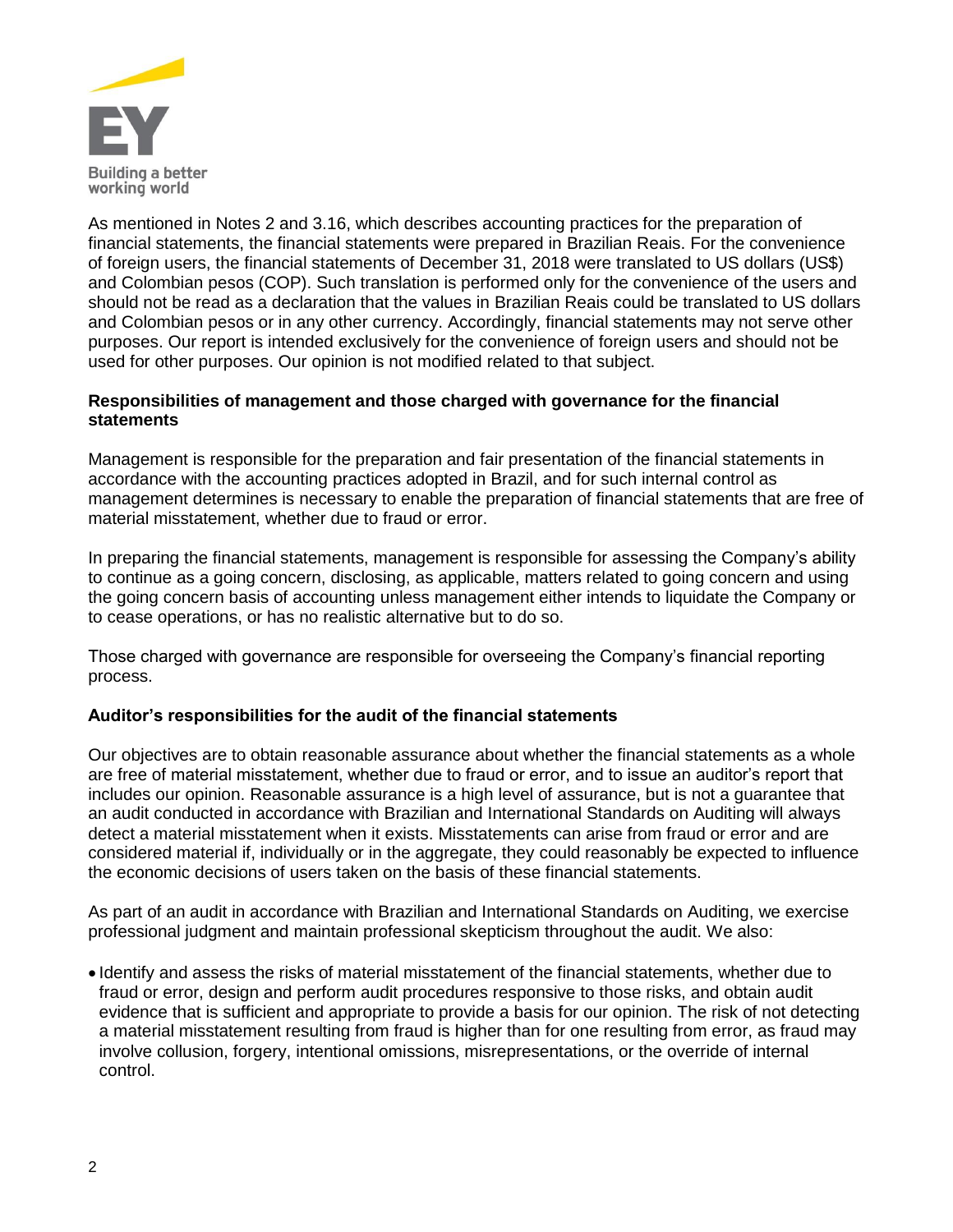

- Obtain an understanding of internal control relevant to the audit in order to design audit procedures that are appropriate in the circumstances, but not for the purpose of expressing an opinion on the effectiveness of the Company's internal control.
- Evaluate the appropriateness of accounting policies used and the reasonableness of accounting estimates and related disclosures made by management.
- Conclude on the appropriateness of management's use of the going concern basis of accounting and, based on the audit evidence obtained, whether a material uncertainty exists related to events or conditions that may cast significant doubt on the Company's ability to continue as a going concern. If we conclude that a material uncertainty exists, we are required to draw attention in our auditor's report to the related disclosures in the financial statements or, if such disclosures are inadequate, to modify our opinion. Our conclusions are based on the audit evidence obtained up to the date of our auditor's report. However, future events or conditions may cause the Company to cease to continue as a going concern.
- Evaluate the overall presentation, structure and content of the financial statements, including the disclosures, and whether the financial statements represent the underlying transactions and events in a manner that achieves fair presentation.

We communicate with those charged with governance regarding, among other matters, the planned scope and timing of the audit and significant audit findings, including any significant deficiencies in internal control that we identify during our audit.

São Paulo, March 29, 2019.

ERNST & YOUNG Auditores Independentes S.S. CRC-2SP034519/O-6

 $\mu$ 

Marcos Alexandre S. Pupo Accountant CRC-1SP221749/O-0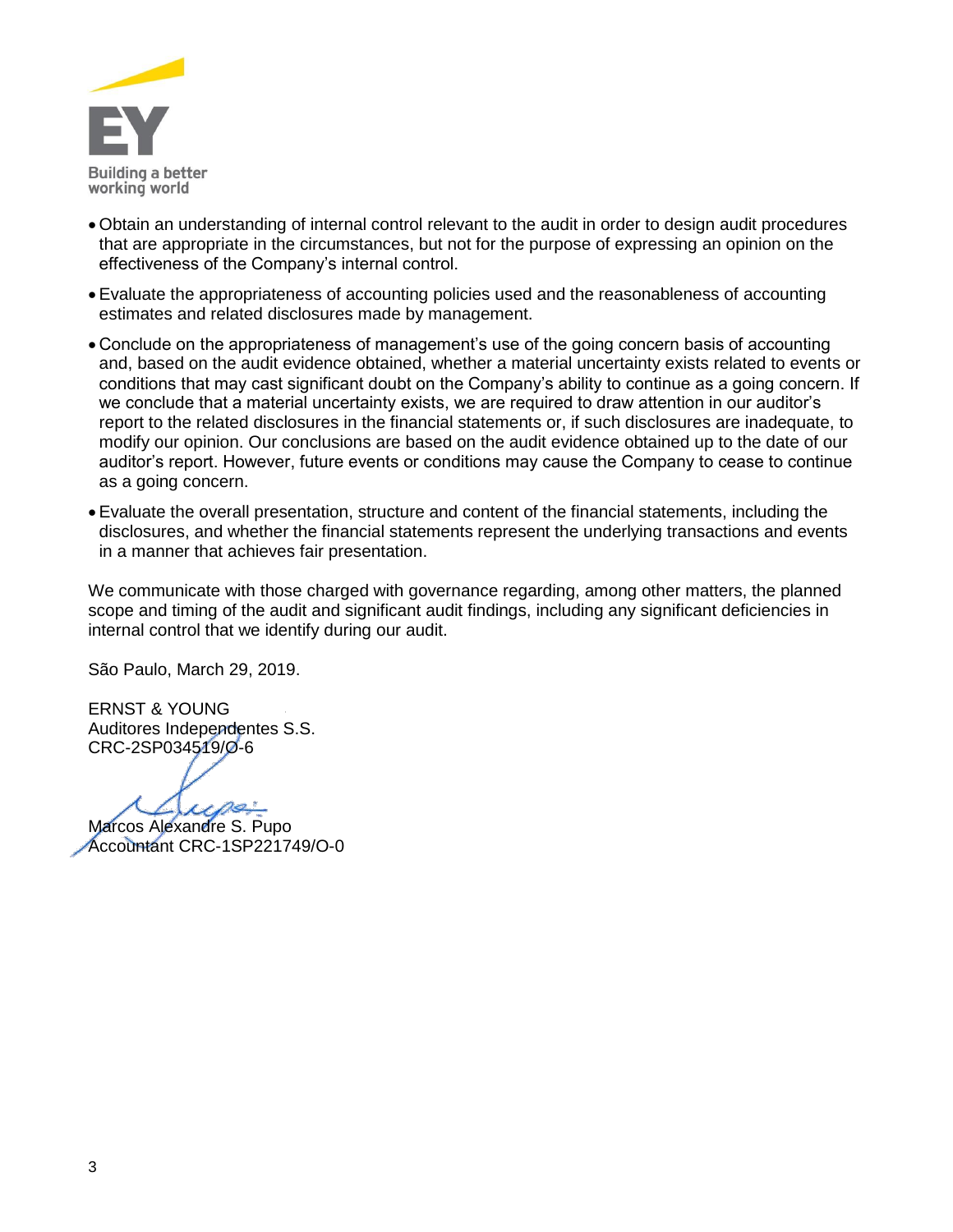Statement of financial position December 31, 2018 and 2017

| (In thousands of R\$, COP y US\$)             |                |                    |                          |                   |                   |
|-----------------------------------------------|----------------|--------------------|--------------------------|-------------------|-------------------|
|                                               | <b>Note</b>    | 12/31/2018<br>US\$ | 12/31/2018<br><b>COP</b> | 12/31/2018<br>R\$ | 12/31/2017<br>R\$ |
| Assets                                        |                |                    |                          |                   |                   |
| <b>Current assets</b>                         |                |                    |                          |                   |                   |
| Cash and cash equivalents                     | 4              | 4,638              | 15,052,764               | 17,973            | 1                 |
| Marketable securities                         | 4              |                    |                          |                   | 29,300            |
| Trade accounts receivable                     | 5              | 1,061              | 3,444,724                | 4,113             | 6,366             |
| Inventories                                   |                | 6                  | 19,262                   | 23                |                   |
| <b>Related parties</b>                        | 6              | 13,735             | 44,574,539               | 53,222            |                   |
| Assets available for sale                     | $\overline{7}$ | 80                 | 258,794                  | 309               | 185               |
| Other receivables                             | 8              | 5,258              | 17,063,652               | 20,374            | 5,355             |
| Total current assets                          |                | 24,778             | 80,413,735               | 96,014            | 41,207            |
| Noncurrent assets                             |                |                    |                          |                   |                   |
| Other receivables                             | 8              | 1,419              | 4,603,853                | 5,497             | 9,963             |
| <b>Related parties</b>                        | 6              | 4,532              | 14,706,030               | 17,559            |                   |
|                                               |                | 5,951              | 19,309,883               | 23,056            | 9,963             |
| Investment                                    | 9              | 19,169             | 62,208,543               | 74,277            |                   |
| Property, plant and equipment                 | 10             | 29,606             | 96,077,052               | 114,716           | 49,992            |
| Intangible                                    |                |                    | 838                      | 1                 |                   |
| Total noncurrent assets                       |                | 54,726             | 177,596,316              | 212,050           | 59,955            |
|                                               |                |                    |                          |                   |                   |
| <b>Total assets</b>                           |                | 79,504             | 258,010,051              | 308,064           | 101,162           |
| Liabilities and equity                        |                |                    |                          |                   |                   |
| <b>Current liabilities</b>                    |                |                    |                          |                   |                   |
| Trade accounts payable                        |                | 2,261              | 7,336,684                | 8,760             | 13,800            |
| Loans and financing                           | 12             | 1,914              | 6,211,055                | 7,416             |                   |
| <b>Related parties</b>                        | 6              | 327                | 1,060,302                | 1,266             | 5,289             |
| Payroll, vacation and charges payable         | 11             | 1,300              | 4,217,755                | 5,036             | 1,657             |
| Taxes payable                                 |                | 105                | 341,709                  | 408               | 662               |
| Advances from customers                       | 13             | 13,778             | 44,711,893               | 53,386            |                   |
| Other obligations                             |                |                    |                          |                   | 716               |
| <b>Total current liabilities</b>              |                | 19,685             | 63,879,398               | 76,272            | 22,124            |
| Noncurrent liabilities                        |                |                    |                          |                   |                   |
| Loans and financing                           | 12             | 5,005              | 16,242,881               | 19,394            |                   |
| Deferred income and social contribution taxes | 14 b.          | 5,728              | 18,589,615               | 22,196            | 9,818             |
| Total noncurrent liabilities                  |                | 10,733             | 34,832,496               | 41,590            | 9,818             |
|                                               |                |                    |                          |                   |                   |
| Equity                                        | 15             |                    |                          |                   |                   |
| Capital                                       |                | 48,080             | 156,031,826              | 186,302           | 71,545            |
| Other comprehensive income                    |                | 1,459              | 4,735,343                | 5,654             |                   |
| <b>Accumulated losses</b>                     |                | (453)              | (1,469,012)              | (1,754)           | (2, 325)          |
| <b>Total equity</b>                           |                | 49,086             | 159,298,157              | 190,202           | 69,220            |
|                                               |                |                    |                          |                   |                   |
| Total liabilities and equity                  |                | 79,504             | 258,010,051              | 308,064           | 101,162           |
|                                               |                |                    |                          |                   |                   |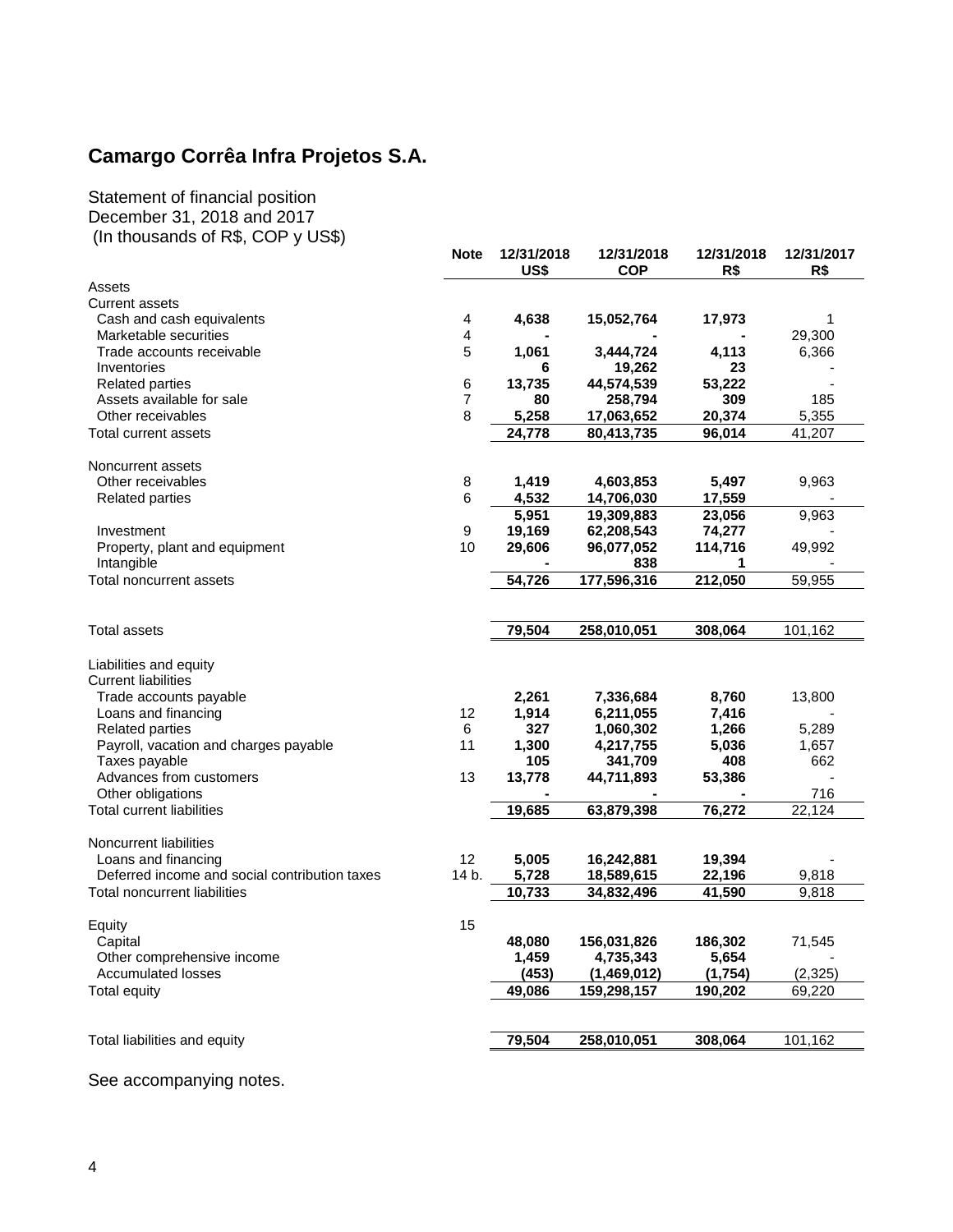### Statement of profit or loss

Year ended December 31, 2018 and period from August 10 to December 31, 2017 (In thousands of R\$, COP y US\$, except for earnings (loss) per share)

|                                                                                                                               | <b>Note</b>    | 12/31/2018<br>US\$         | 12/31/2018<br><b>COP</b>                    | 12/31/2018<br>R\$              | 08/10/2017 to<br>12/31/2017<br>R\$ |
|-------------------------------------------------------------------------------------------------------------------------------|----------------|----------------------------|---------------------------------------------|--------------------------------|------------------------------------|
| Service revenue                                                                                                               | 16             | 11,481                     | 37,257,956                                  | 44,486                         | 5,762                              |
| Costs of services                                                                                                             | 17             | (11, 325)                  | (36,752,931)                                | (43,883)                       | (5,032)                            |
| Gross profit                                                                                                                  |                | 156                        | 505,025                                     | 603                            | 730                                |
| Operating income (expenses)<br>General and administrative expenses<br>Other operating income (expenses), net<br>Equity pickup | 17<br>17<br>9  | (7, 876)<br>(519)<br>6,091 | (25, 558, 626)<br>(1,683,417)<br>19,765,494 | (30, 517)<br>(2,010)<br>23,600 | (4, 133)<br>252                    |
| Loss before finance income (costs)                                                                                            |                | (2, 148)                   | (6,971,524)                                 | (8, 324)                       | (3, 151)                           |
| Finance income<br>Finance costs<br>Exchange gains (losses), net                                                               | 18<br>18<br>18 | 430<br>(259)<br>1<br>172   | 1,395,310<br>(839, 196)<br>4,188<br>560,302 | 1,666<br>(1,002)<br>5<br>669   | 29<br>(2)<br>27                    |
| Loss before income and social contribution taxes                                                                              |                | (1, 976)                   | (6, 411, 222)                               | (7,655)                        | (3, 124)                           |
| Income and social contribution taxes<br>Current<br>Deferred                                                                   | 14.a<br>14.a   | 1,327<br>796               | 4,307,369<br>2,582,077                      | 5,143<br>3,083                 | 799                                |
| Income (loss) for the year                                                                                                    |                | 147                        | 478,224                                     | 571                            | (2,325)                            |
| Earnings (loss) per share                                                                                                     | 15             | 0.00                       | 8.38                                        | 0.01                           | (0.13)                             |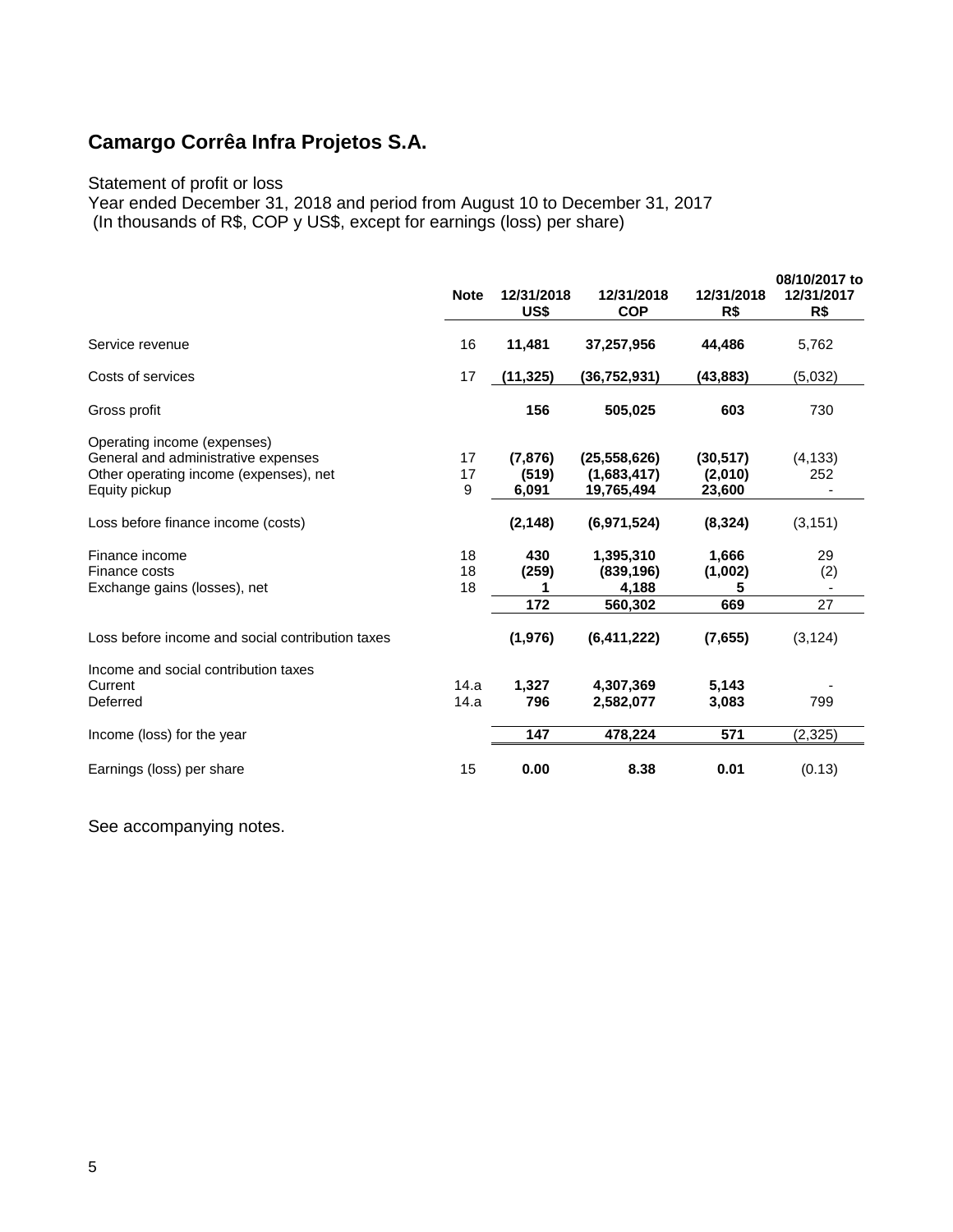Statement of comprehensive income (loss)

Year ended December 31, 2018 and period from August 10 to December 31, 2017 (In thousands of R\$, COP y US\$)

|                                                | 12/31/2018<br>US\$ | 12/31/2018<br><b>COP</b> | 12/31/2018<br>R\$ | 08/10/2017 to<br>12/31/2017<br>R\$ |
|------------------------------------------------|--------------------|--------------------------|-------------------|------------------------------------|
| Income (loss) for the year                     | 147                | 478.224                  | 571               | (2,325)                            |
| Other comprehensive income (Note 9)            | 761                | 2.470.730                | 2.950             |                                    |
| Total comprehensive income (loss) for the year | 908                | 2.948.954                | 3.521             | (2,325)                            |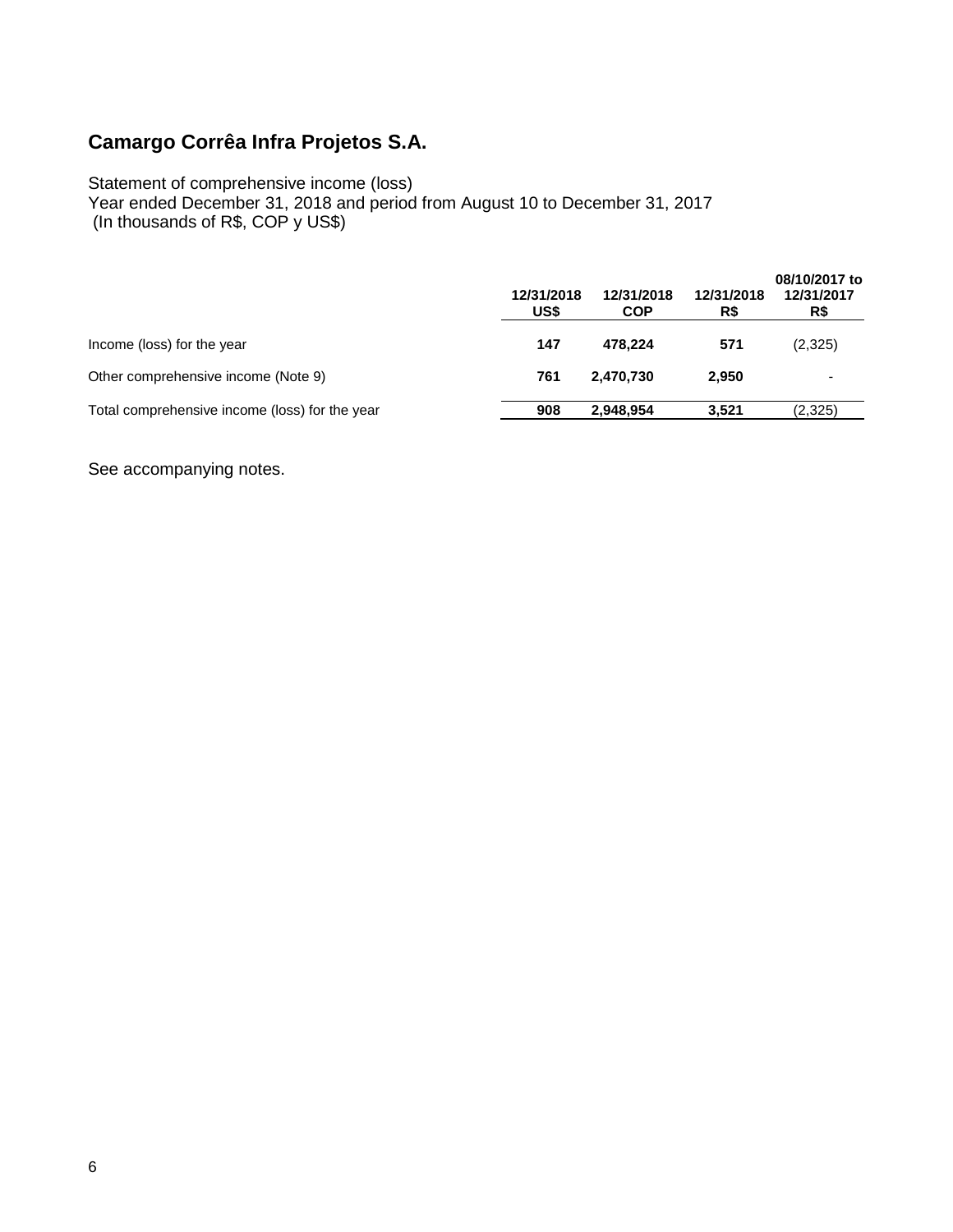### Statement of changes in equity Year ended December 31, 2018 and period from August 10 to December 31, 2017 (In thousands of R\$, COP y US\$)

|                                                                                                                                                                                      |                |                                  | <b>Other</b><br>comprehensive | <b>Accumulated</b>              |                                    |
|--------------------------------------------------------------------------------------------------------------------------------------------------------------------------------------|----------------|----------------------------------|-------------------------------|---------------------------------|------------------------------------|
|                                                                                                                                                                                      | <b>Note</b>    | Capital                          | income                        | <b>losses</b>                   | <b>Total equity</b>                |
| Balances in the Company's incorporation (August 10, 2017)                                                                                                                            |                |                                  |                               |                                 |                                    |
| Capital increase - net assets<br>Capital increase with funds<br>Loss for the year                                                                                                    | 15<br>15       | 41,544<br>30,000                 | $\overline{\phantom{0}}$      | (2,325)                         | 41,544<br>30,000<br>(2,325)        |
| Balances as of December 31, 2017                                                                                                                                                     |                | 71,545                           |                               | (2,325)                         | 69,220                             |
| Comprehensive income (loss) for the year<br>Other comprehensive income due to investment split-off<br>Capital increase - net assets<br>Capital increase through investment split-off | 1/15<br>1/9/15 | 23,109<br>91,648                 | 2,950<br>2,704                | 571                             | 3,521<br>2,704<br>23,109<br>91,648 |
| Balances as of December 31, 2018 - R\$<br>Balances at December 31, 2018 - COP<br>Balances at December 31, 2018 - US\$                                                                |                | 186,302<br>156,031,826<br>48,080 | 5,654<br>4,735,343<br>1,459   | (1,754)<br>(1,469,012)<br>(453) | 190,202<br>159,298,157<br>49,086   |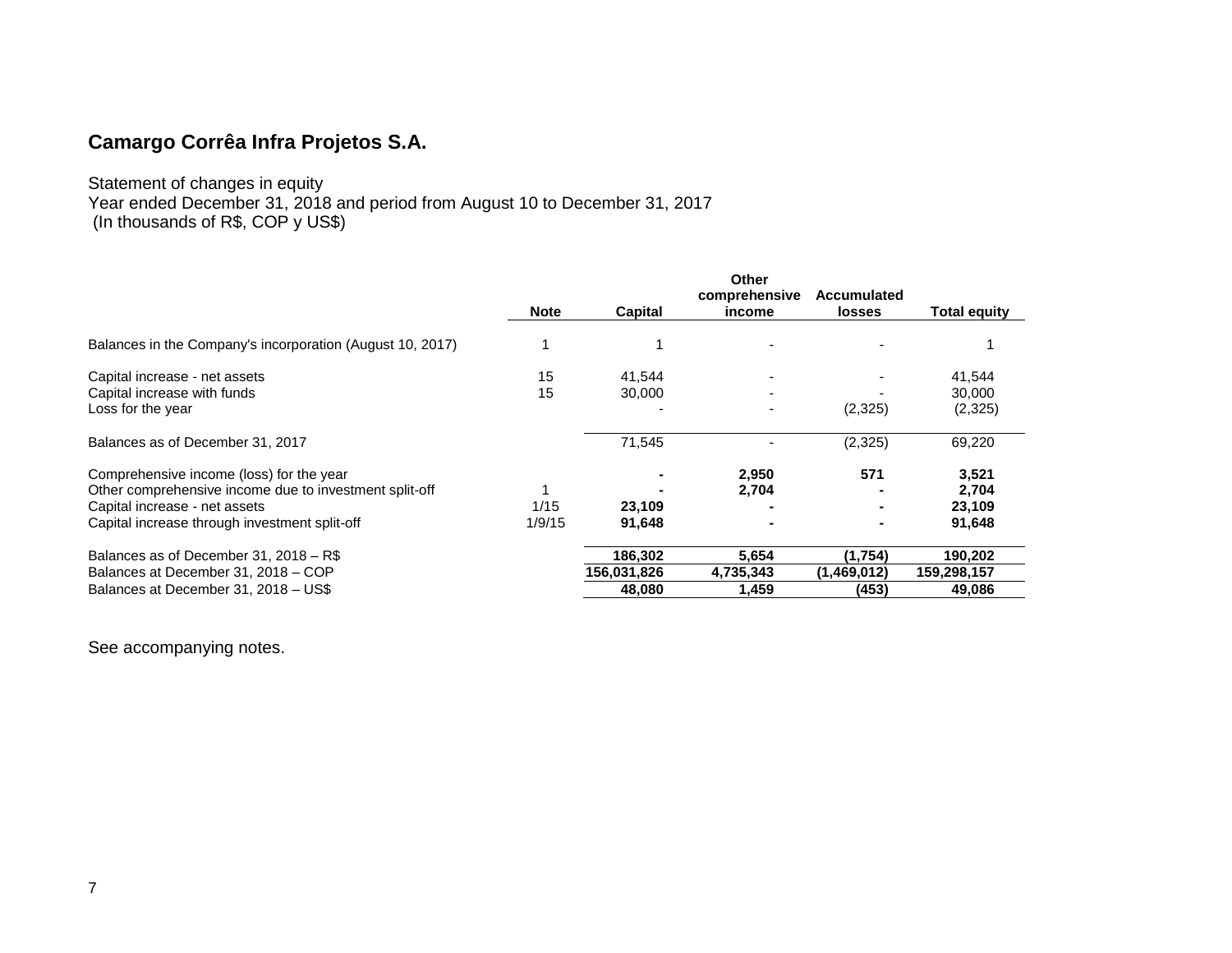### Statement of cash flows

Year ended December 31, 2018 and period from August 10 to December 31, 2017

(In thousands of R\$, COP y US\$)

|                                                                                                            |                    |                            |                   | 08/10/2017              |
|------------------------------------------------------------------------------------------------------------|--------------------|----------------------------|-------------------|-------------------------|
|                                                                                                            | 12/31/2018<br>US\$ | 12/31/2018<br><b>COP</b>   | 12/31/2018<br>R\$ | to<br>12/31/2017<br>R\$ |
| Cash flow from operating activities                                                                        |                    |                            |                   |                         |
| Loss before income and social contribution taxes<br>Adjustments to reconcile loss before income and social | (1,976)            | (6, 411, 222)              | (7,655)           | (3, 124)                |
| contribution taxes with net cash used in operating activities<br>Depreciation and amortization (Note 17)   | 680                | 2,206,030                  | 2,634             | 148                     |
| Equity pickup (Note 9)                                                                                     | (6,091)            | (19, 765, 494)             | (23,600)          |                         |
| Interest on loans and financing (Note 18)                                                                  | 249                | 807,370                    | 964               |                         |
| Interest on marketable securities                                                                          | (234)              | (758, 795)                 | (906)             | (30)                    |
| Interest and monetary restatement and exchange differences                                                 | 1                  | 2,513                      | 3                 |                         |
| Set up of provision for impairment - property, plant and equipment                                         |                    |                            |                   |                         |
| (Note 17)                                                                                                  | 22                 | 70,352                     | 84                | 1,417                   |
| Loss on disposal of property, plant and equipment (Note 17)<br>(Decrease) increase in operating assets     | 593                | 1,924,623                  | 2,298             | 419                     |
| Trade accounts receivable                                                                                  | 581                | 1,886,935                  | 2,253             | (6, 366)                |
| Inventories                                                                                                | (6)                | (19, 263)                  | (23)              |                         |
| Transactions with related parties                                                                          | (2, 305)           | (7,479,899)                | (8,931)           |                         |
| Other receivables                                                                                          | (1, 396)           | (4,530,988)                | (5, 410)          | (15, 318)               |
| (Decrease) increase in operating liabilities                                                               |                    |                            |                   |                         |
| Trade accounts payable                                                                                     | (1, 301)           | (4,221,106)                | (5,040)           | 13,800                  |
| Transactions with related parties                                                                          | 1,743              | 5,654,941                  | 6,752             | 5,289                   |
| Payroll, vacation and charges payable<br>Taxes payable                                                     | 872<br>(66)        | 2,829,983<br>(212, 730)    | 3,379             | 1,657<br>662            |
| Advances from customers                                                                                    | 13,779             | 44,711,893                 | (254)<br>53,386   |                         |
| Other obligations                                                                                          | (185)              | (599, 665)                 | (716)             | 716                     |
| Cash provided by (used in) operating activities                                                            | 4,960              | 16,095,478                 | 19,218            | (730)                   |
| Interest paid                                                                                              | (252)              | (816, 583)                 | (975)             |                         |
| Net cash provided by (used in) operating activities                                                        | 4,708              | 15,278,895                 | 18,243            | (730)                   |
| Cash flow from investing activities                                                                        |                    |                            |                   |                         |
| Marketable securities                                                                                      | 7,795              | 25,298,157                 | 30,206            | (29, 270)               |
| Intercompany loans                                                                                         | (6, 710)           | (21, 775, 544)             | (26,000)          |                         |
| Acquisition of property, plant and equipment and intangible assets                                         |                    |                            |                   |                         |
| (Note 10)<br>Cash from the disposal of property, plant and equipment                                       | (461)<br>(1, 310)  | (1,494,975)<br>(4,247,906) | (1,785)<br>5,072  |                         |
| Net cash provided by (used in) investing activities                                                        | 1,934              | 6,275,544                  | 7,493             | (29, 270)               |
|                                                                                                            |                    |                            |                   |                         |
| Cash flow from financing activities<br>Capital increase                                                    |                    |                            |                   | 30,000                  |
| Repayment of loans and financing                                                                           | (2,004)            | (6, 502, 513)              | (7, 764)          |                         |
| Net cash (used in) provided by financing activities                                                        | (2,004)            | (6, 502, 513)              | (7, 764)          | 30,000                  |
|                                                                                                            |                    |                            |                   |                         |
| Increase in cash and cash equivalents                                                                      | 4,638              | 15,051,926                 | 17,972            |                         |
| Cash and cash equivalents at beginning of year (Note 4)                                                    |                    | 838                        | 1                 | 1                       |
| Cash and cash equivalents at end of year (Note 4)                                                          | 4,638              | 15,052,764                 | 17,973            | 1                       |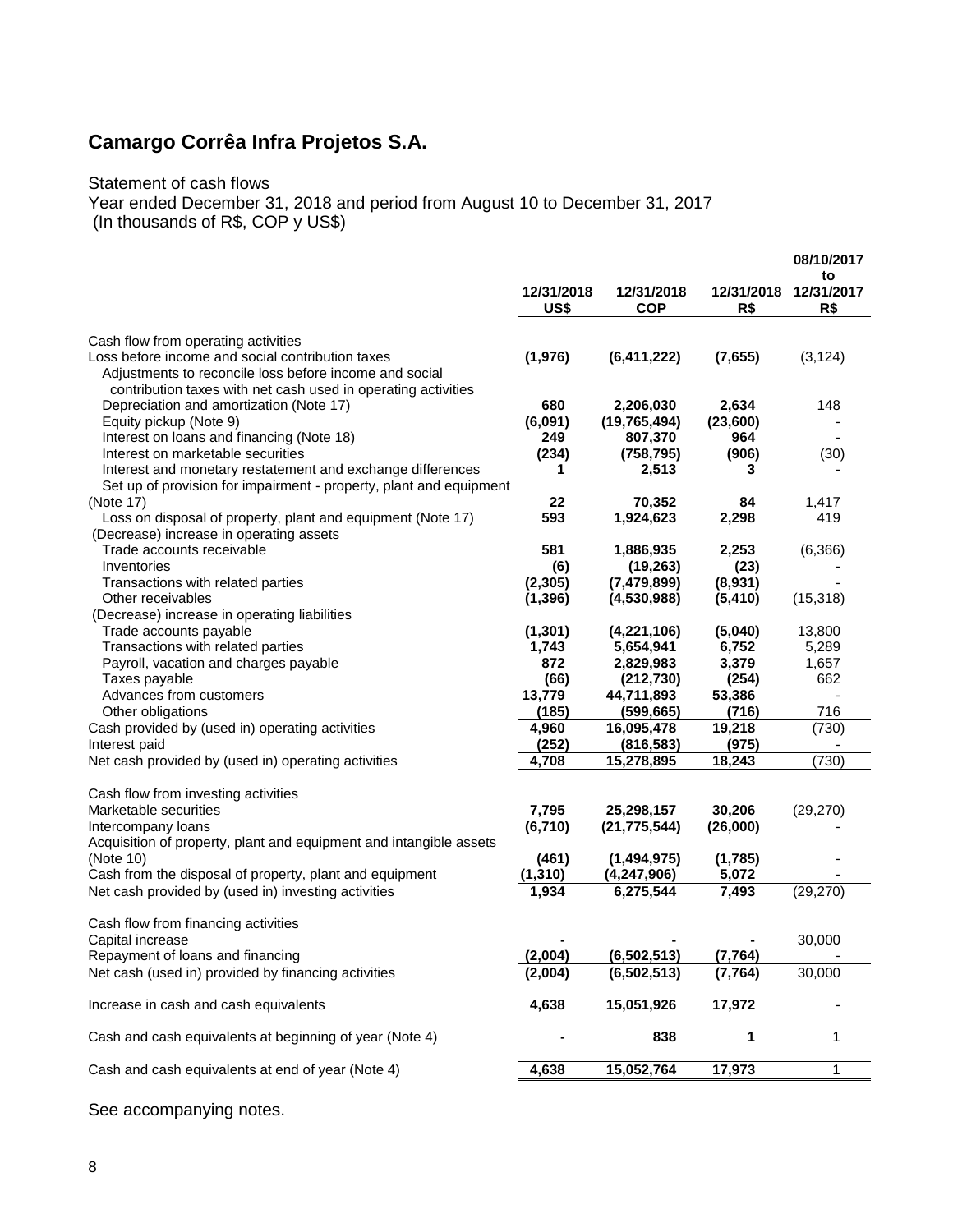Notes to the financial statements December 31, 2018 (In thousands of R\$, COP y US\$, unless otherwise stated)

### **1. Operations**

Camargo Corrêa Infra Projetos S.A. (the "Company"), formerly named E&C Engenharia e Construções S.A., was incorporated on August 10, 2017, with initial capital of R\$1 thousand, divided into 1,000 (one thousand) registered common shares with no par value, and is engaged in the following: exploration of services in planning and performing civil construction and civil engineering projects, including earthworks, in the capacity as a contractor, carrying out management and other allowed services; operation, maintenance and assembly of hydroelectric plants, thermal plants and wind power plants; operation, maintenance and assembly of gas and oil pipelines; provision of public utility services by concession; provision of public cleaning, environmental and urbanization services; provision of real estate management services; mining in general, by the company itself and/or through third parties, including the exploration and use of mines and trading of ore, including hydrocarbons; provision of services in waterway transportation and support; provision of port operation services; provision of services in the industrial assembly of modules and maritime rigs for prospecting, producing and storing oil and gas and similar equipment; execution of technical civil engineering installations, industrial assembly, consulting, planning and technical surveys and studies; representation; import; export; lease; sale and purchase of transportation equipment. The Company is also engaged in the exploration of activities in the naval industry, seeking to prepare projects, construction and execution of repairs, maintenance and modernization of vessels, including maritime rigs for prospection, production and storage of oil and gas; and any related and derived activities in connection with those described in this Article. The Company may also hold interest in other companies, incorporate, organize and acquire them, subject to legal provisions.

### Reorganization

On March 30, 2018, holding company Camargo Corrêa Construções e Participações S.A. ("CCCP") partially split-off the assets, rights and obligations of subsidiary Construções e Comércio Camargo Corrêa S.A. ("CCCC") at book value based on the statement of financial position of February 28, 2018, with transfer of the split-off portion of the net assets to the Company. The split-off net asset portion is substantially represented by the following items:

|                                                         | 02/28/2018<br>US\$ | 02/28/2018<br><b>COP</b> | 02/28/2018<br>R\$ |
|---------------------------------------------------------|--------------------|--------------------------|-------------------|
| Noncurrent assets:                                      |                    |                          |                   |
| Investments (Note 9)                                    | 24.350             | 79,021,776               | 94.352            |
| Other comprehensive income                              | (698)              | (2, 264, 657)            | (2,704)           |
| Equipment (Note 10)                                     | 18,879             | 61,266,331               | 73,152            |
| Noncurrent liabilities:                                 |                    |                          |                   |
| Deferred income and social contribution taxes (Note 22) | (3,990)            | (12,948,911)             | (15, 461)         |
| Loans and financing (Note 22)                           | (8,925)            | (28, 963, 149)           | (34,582)          |
| Net assets acquired                                     | 29,616             | 96,111,390               | 114,757           |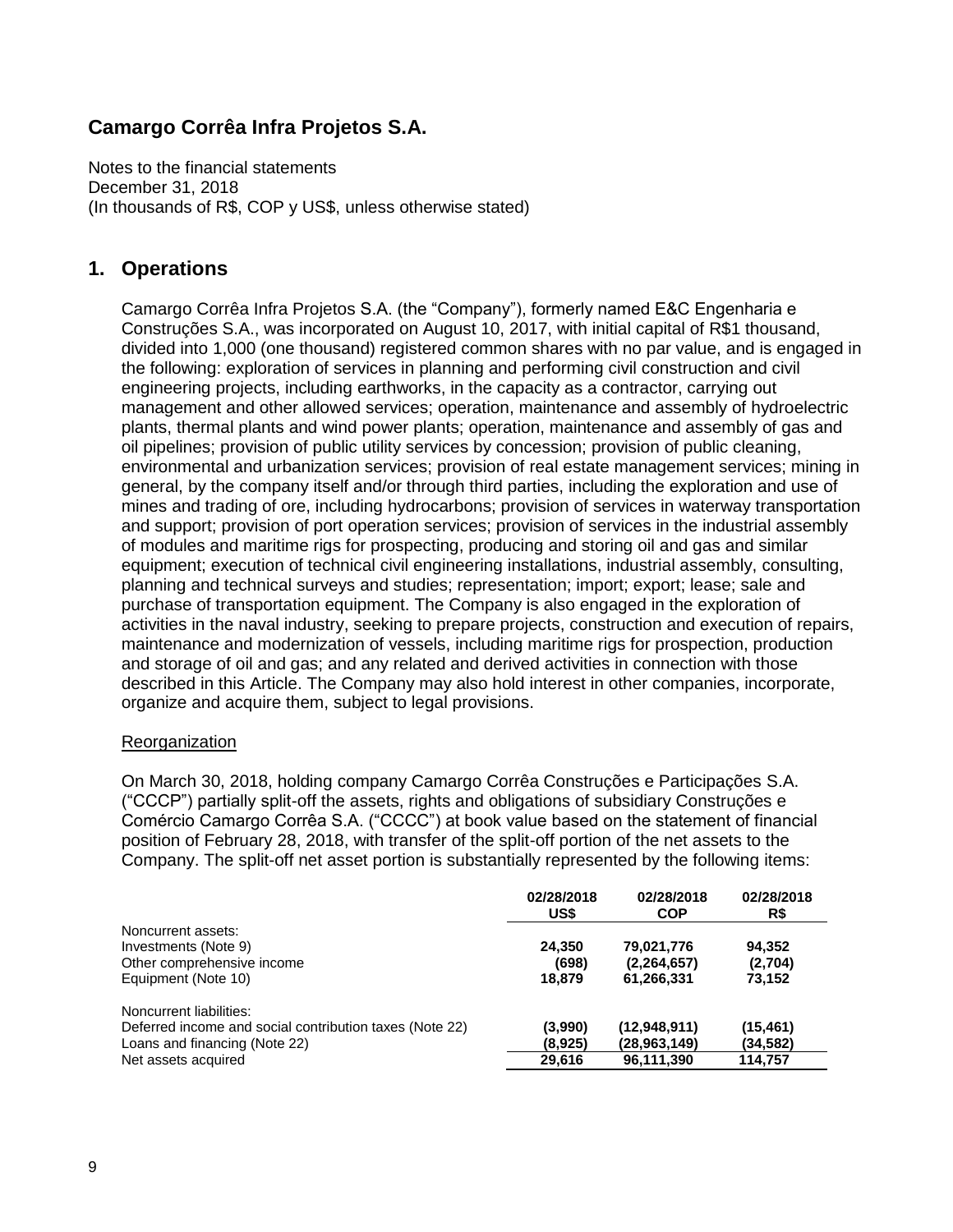Notes to the financial statements (Continued) December 31, 2018 (In thousands of R\$, COP y US\$, unless otherwise stated)

## **1. Operations** (Continued)

### Reorganization (Continued)

On March 30, 2018, CCCP paid R\$114,757 – US\$29,616 – COP96,111,390 referring to the investment in the Company, as capital increase of CCCC, at book value. Subsequently, CCCC paid R\$114,757 – US\$29,616 – COP96,111,390, with the transfer of interest in the Company, as capital increase in Camargo Corrêa Infra Participações S.A. ("CCIP") (Note 15).

The Company presented gross profit (loss) for the year in 2018 and 2017, mainly due to restructuring actions to establish the companies of the CCInfra Group set up by the Company, by parent company Camargo Corrêa Infra Participações S.A. and Camargo Corrêa Infra Construções S.A. The operations for the year correspond to legacy projects, received through the spin-off, mentioned above, which are in the closing phase. The new agreements of the Group set forth improvements in the profitability of its operations for the coming years.

### **2. Presentation of the financial statements**

The financial statements were prepared in accordance with accounting policies adopted in Brazil, which encompass corporate legislation and the standards, guidance and interpretations issued by the Brazilian FASB (CPC) and approved by Brazil's National Association of State Boards of Accountancy (CFC), except for conversion of financial statements to Colombian pesos (COP) and US dollars (US\$), as described in Note 3.16. Company management presents all relevant information of the financial statements and this information corresponds to what is used by the Company in its management, in line with OCPC 07, issued by the CPC.

The Company adopted all standards, revised standards and interpretations issued by CPC effective at December 31, 2018.

The financial statements were prepared based on the historical cost, except for certain financial instruments, measured at fair value, as described below. The historical cost is generally based on the fair value of the consideration paid in exchange for assets.

#### **Estimates**

The financial statements were prepared under various measurement bases used in accounting estimates. The accounting estimates involved in the preparation of the financial statements were based on both objective and subjective factors and on management's judgment to determine the appropriate amount to be recorded in the financial statements.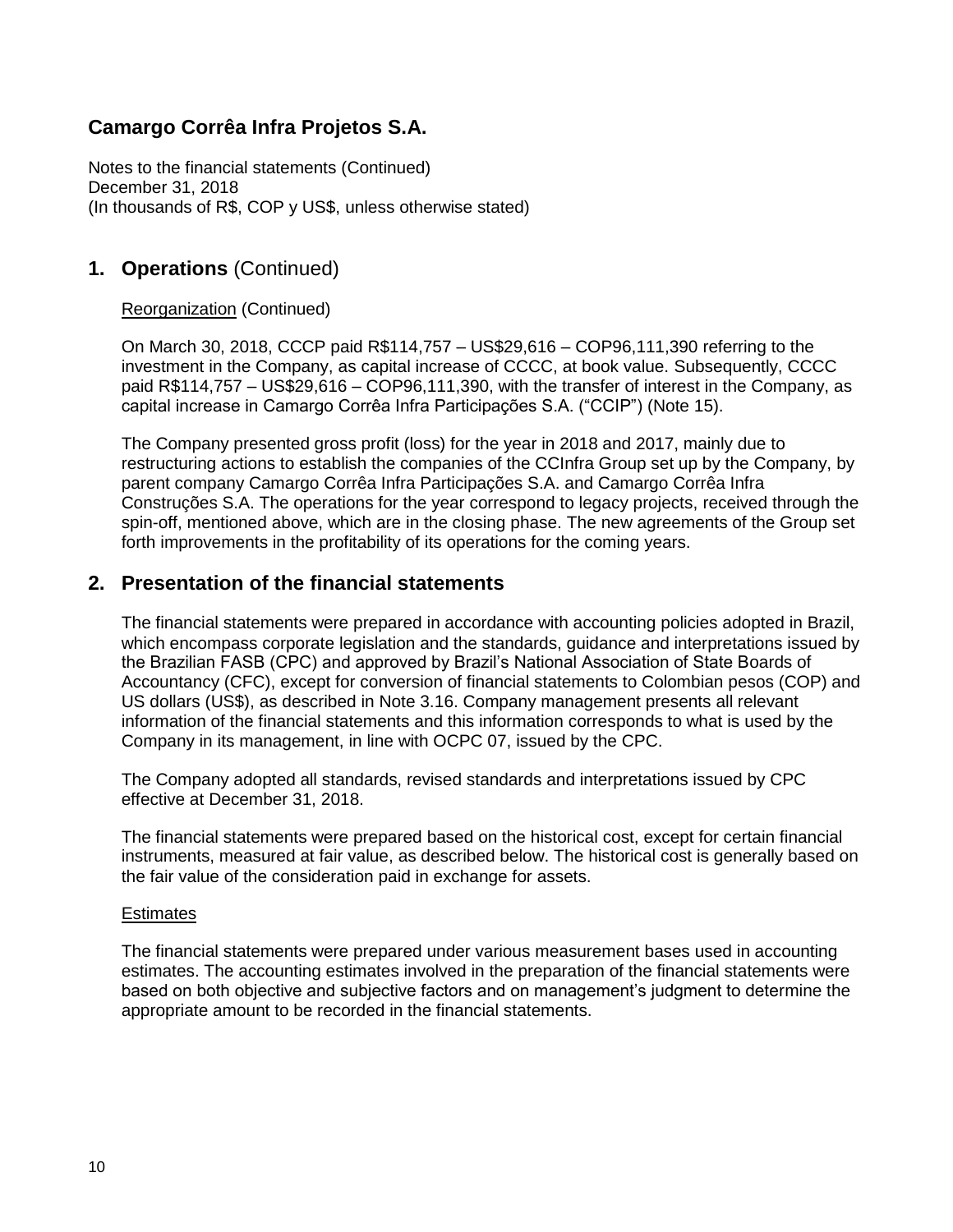Notes to the financial statements (Continued) December 31, 2018 (In thousands of R\$, COP y US\$, unless otherwise stated)

# **2. Presentation of the financial statements** (Continued)

### Estimates (Continued)

Significant items subject to these estimates and assumptions include review of costs and revenues from construction contracts, selection of useful lives and recoverability of property, plant and equipment, measurement of financial assets at fair value and under the present value adjustment method, credit risk analysis to determine the allowance for doubtful accounts, recognition/reversal of deferred income and social contribution taxes, as well as analysis of other risks to determine other provisions, including provision for contingencies.

The settlement of transactions involving these estimates may result in amounts significantly different from those recorded in the financial statements due to uncertainties inherent in the estimate process. The Company reviews its estimates and assumptions at least once a year.

Management approved these financial statements for disclosure on March 29, 2019.

### **3. Summary of significant accounting policies**

Significant policies adopted were as follows:

### **3.1. Cash and cash equivalents and marketable securities**

Cash equivalents consist of short-term investments maturing within 90 days, or with repurchase commitments, promptly convertible into cash and with insignificant risks of change in value.

Marketable securities are represented by fixed income funds, exclusive funds and debentures, classified at: (a) fair value through profit or loss or (b) amortized cost. Securities classified at fair value have their effects recognized in profit or loss.

### **3.2. Trade accounts receivable and allowance for doubtful accounts**

These are stated at realizable values. These also include amounts not billed through the statement of financial position date based on construction contracts, whose amounts are determined by the percentage-of-completion method.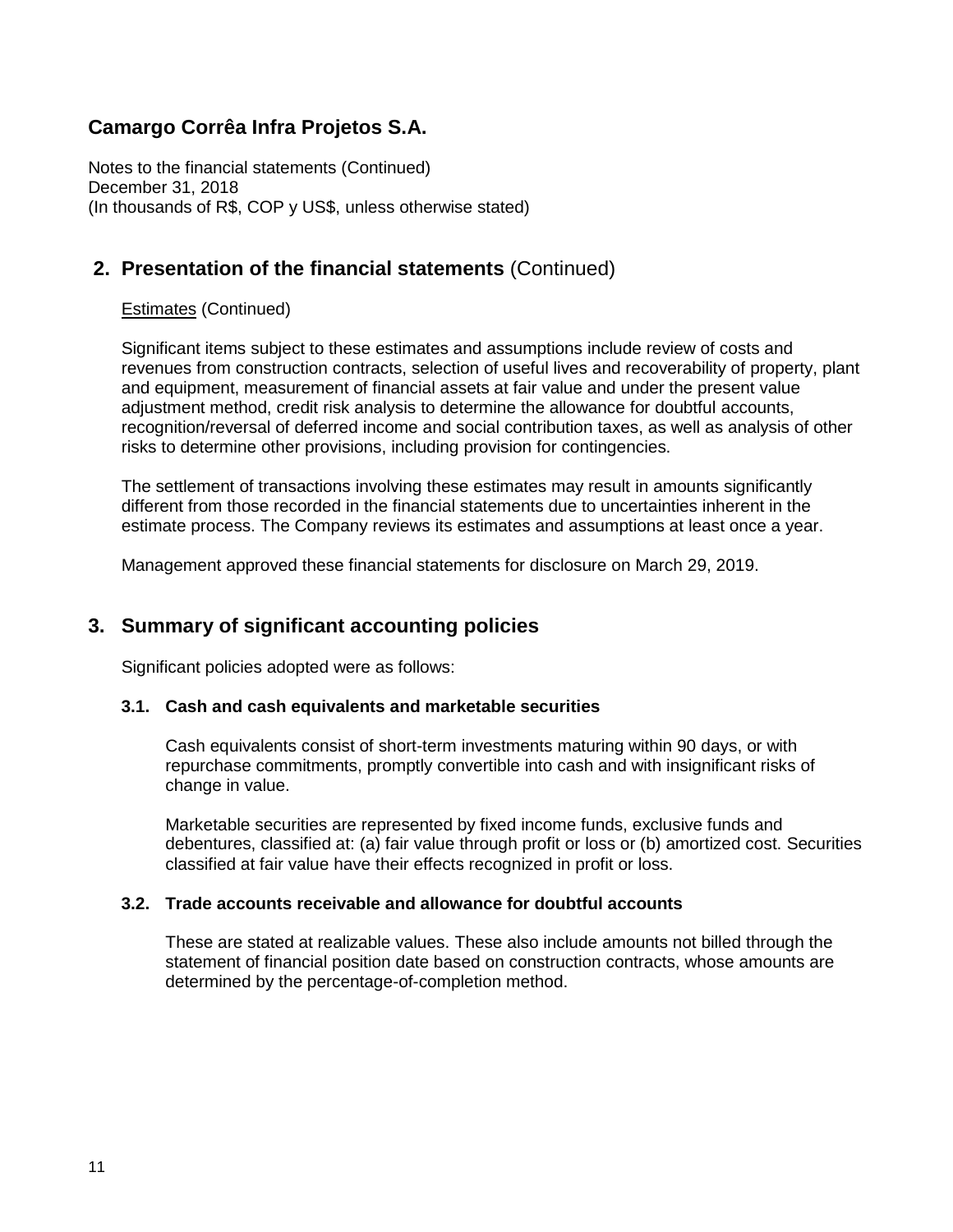Notes to the financial statements (Continued) December 31, 2018 (In thousands of R\$, COP y US\$, unless otherwise stated)

# **3. Summary of significant accounting policies** (Continued)

### **3.2. Trade accounts receivable and allowance for doubtful accounts** (Continued)

They are recorded and held in the statement of financial position at the nominal value of securities, adjusted to present value, when applicable. The allowance for doubtful accounts is recorded based on the evaluation of the impact on estimated future credit losses. The Company deemed the effects of the first-time adoption of CPC 48 - Financial Instruments as immaterial.

### **3.3. Inventories**

These comprise construction materials measured at average acquisition costs, which are lower than realizable values.

### **3.4. Property, plant and equipment**

Property, plant and equipment are stated at cost, less depreciation and impairment, if applicable. Depreciation is recognized based on the useful life of each asset using the straight-line method or other systematic basis representing the time when economic benefits are used. Assets based on straight-line useful life have the following annual rates: real estate - 4%; machinery and equipment, vehicles, IT equipment and other - 10% to 25%; furniture and fixtures - 10%; and leasehold improvements, according to contractual terms. The useful lives of property, plant and equipment are annually valued.

The Company depreciates machinery and equipment based on the hours actually used. This procedure reflects the pattern of use of expected economic benefits. At December 31, 2018, the Company, through a specialized company, reviewed the realizable value of assets and concluded that the effects were not material. No evidence was identified for changes in the useful lives of PP&E.

#### **3.5. Investment**

Investment in subsidiary is accounted for under the equity method. Under the equity method, the investment is initially recorded at acquisition or buildup cost, and then adjusted for recognition of the Company's interest in profit or loss and other comprehensive income of the investee.

Gains and losses on equity interest in investee's profit or loss are presented in the Company's statement of profit or loss as a result of equity pickup.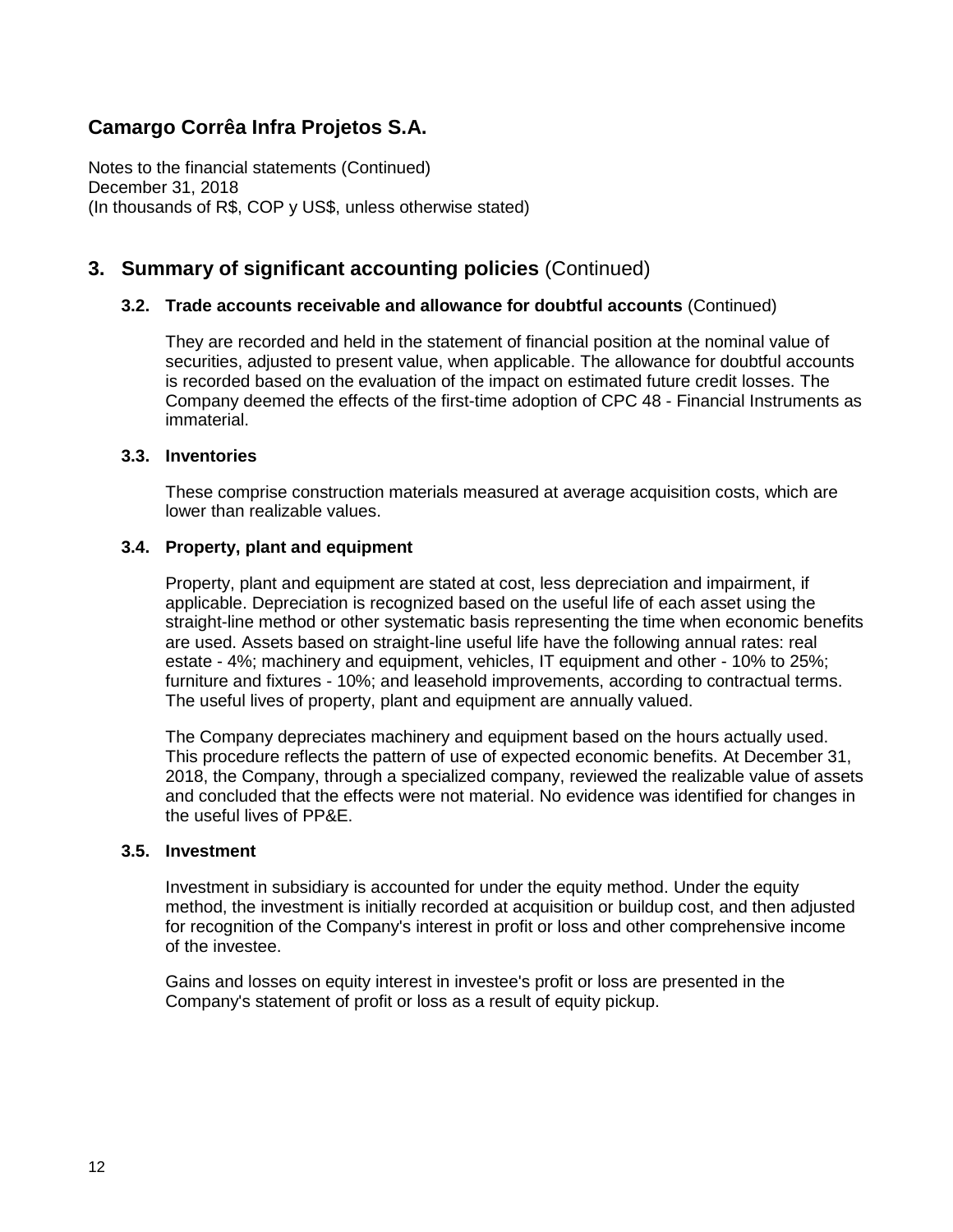Notes to the financial statements (Continued) December 31, 2018 (In thousands of R\$, COP y US\$, unless otherwise stated)

# **3. Summary of significant accounting policies** (Continued)

### **3.5. Investment** (Continued)

After the equity method is applied, the Company determines whether there is a need to recognize additional impairment of its investment. At each statement of financial position date, the Company determines whether there is objective evidence of impairment of the investment in the subsidiary. If so, the Company calculates the impairment loss as the difference between the recoverable amount of the subsidiary and its book value, and recognizes such amount in the statement of profit or loss.

When there is loss of control over a subsidiary, the Company evaluates and recognizes the investment at this time at fair value, and the difference is recognized in profit or loss for the year.

### **3.6. Employee benefits**

Benefits granted to Company's employees and managing officers include, in addition to fixed compensation (salaries, social security contributions (INSS), vacation pay and  $13<sup>th</sup>$ monthly salary), variable compensation, such as profit sharing and bonus payments. These benefits are recorded to profit or loss for the year when the Company has a liability accounted for on an accrual basis, as incurred.

### **3.7. Lease agreements**

The characterization of an agreement as (or if it contains) a lease is based on the substance of the agreement on the date of its execution. The agreement is (or contains) a lease if the compliance with this agreement is dependent on the use of a specific asset (or assets) and the agreement transfers the right to use a certain asset (or assets), even if this asset (or these assets) is/are not explicit in the agreement.

Finance leases that transfer basically all the risks and rewards of ownership of the leased item to the Company are capitalized at the beginning of the lease at fair value of the leased asset or, if lower, the present value of minimum lease payments. Initial direct costs are also added to the amount capitalized, when applicable. Finance lease payments are allocated to finance charges less finance lease liabilities so as to achieve a constant rate of interest on the remaining liability balance.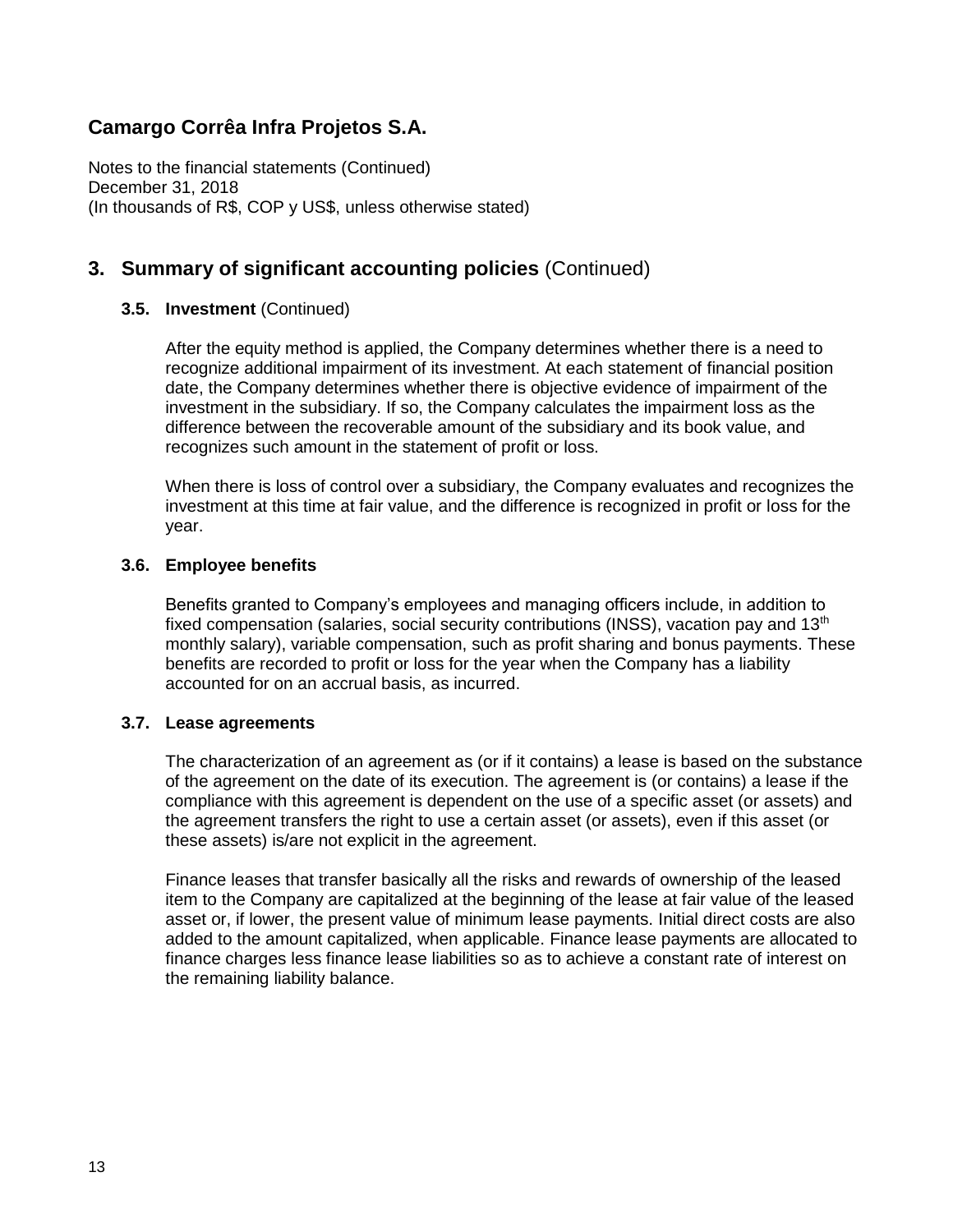Notes to the financial statements (Continued) December 31, 2018 (In thousands of R\$, COP y US\$, unless otherwise stated)

# **3. Summary of significant accounting policies** (Continued)

### **3.7. Lease agreements** (Continued)

Finance charges are recognized in the statement of profit or loss. The leased assets are depreciated over their useful lives. However, when there is no reasonable guarantee that the Company will obtain ownership by the end of the lease term, the asset is depreciated over the shorter of its estimated useful life or the lease term. An operating lease is different from a finance lease. Operating lease payments are recognized as an expense in the statement of profit or loss on a straight-line basis over the lease term.

### **3.8. Financial instruments**

Financial assets and liabilities are recognized when the Company becomes a party to their contractual provisions and are initially measured at fair value. Fair value is the amount for which an asset could be exchanged, or a liability settled, between knowledgeable and willing parties on an arm's length basis. Transaction costs directly attributable to the acquisition or issue of financial assets and liabilities are accrued or deducted from the fair value of financial assets or liabilities, if applicable, after initial recognition, except for financial assets and liabilities recognized at fair value in the statement of profit or loss for the year.

#### Financial assets

The classification of assets is determined upon initial recognition in the following categories:

- (a) Acquired primarily to be sold in the short term; or
- (b) Upon initial recognition, it is part of a portfolio of identified financial instruments that the Company jointly manages and has a recent actual pattern of short-term profits; or
- (c) It is a derivative that is not designated as an effective hedging instrument.

Financial assets at fair value through profit or loss are stated at fair value, and any resulting gains or losses are recognized in profit or loss. They are mainly represented by cash and cash equivalents and short-term investments.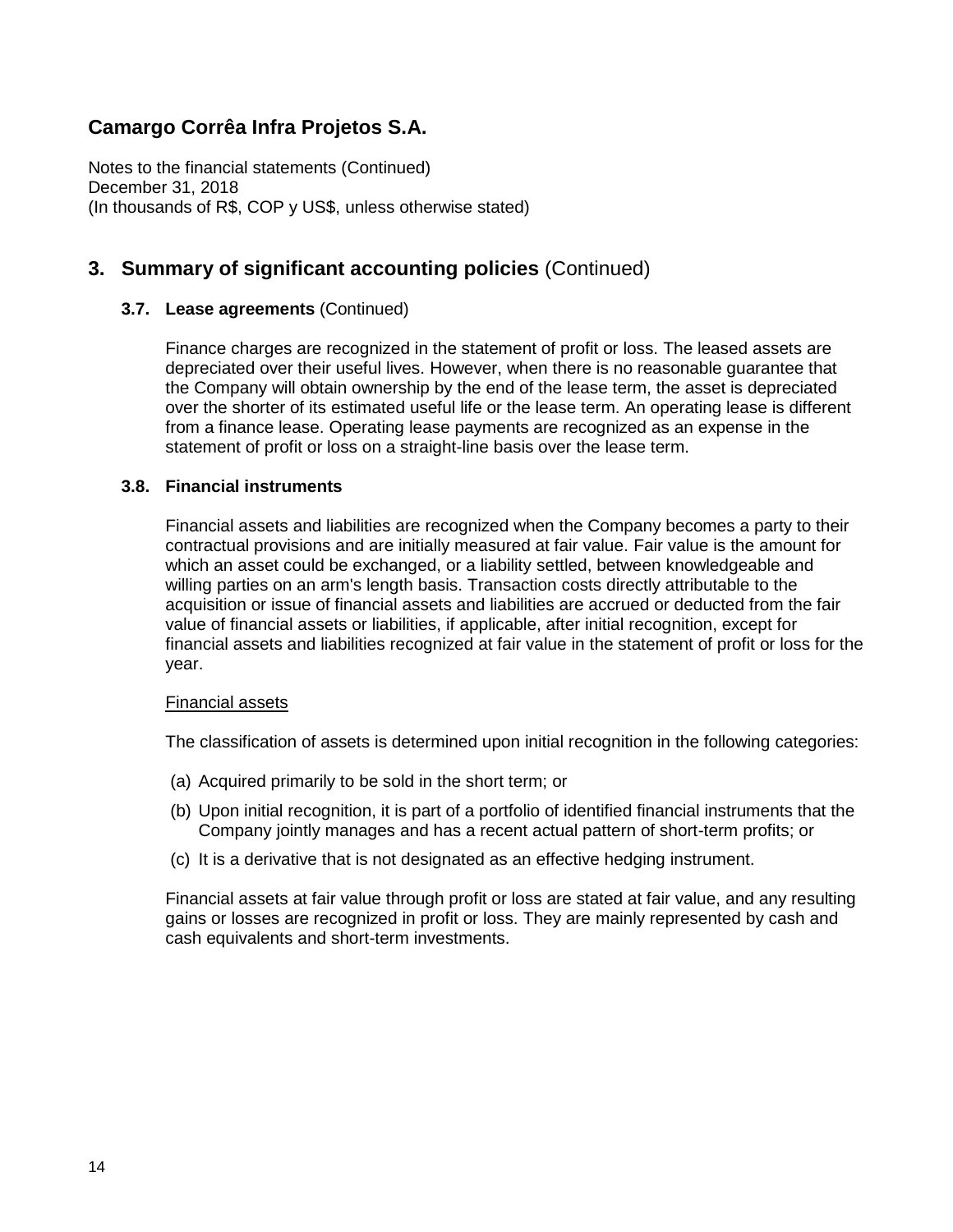Notes to the financial statements (Continued) December 31, 2018 (In thousands of R\$, COP y US\$, unless otherwise stated)

## **3. Summary of significant accounting policies** (Continued)

### **3.8. Financial instruments** (Continued)

Financial assets (Continued)

(i) Amortized cost is mainly represented by the financial asset receivable with fixed or determinable payments not quoted in an active market classified as "Amortized cost". Amortized cost is initially measured at fair value plus any directly attributable transaction costs. After its initial recognition, it is measured at amortized cost using the effective interest rate method.

### *Derecognition (write-off) of financial assets*

A financial asset (or, whenever the case, a portion of a financial asset or a portion of a group of similar financial assets) is derecognized when: a) the rights to receive cash flows from the asset have expired; b) the Company has transferred its rights to receive cash flows from the asset or has assumed an obligation to fully pay the cash flows received, without significant delay to a third party under an on-lending agreement; and (i) the Company has transferred substantially all risks and rewards of the asset, or (ii) the Company has neither transferred nor retained substantially all risks and rewards of the asset, but has transferred control over the asset.

When the Company has transferred its rights to receive cash flows from the asset or has executed an on-lending agreement, and has neither transferred nor retained substantially all risks and rewards of the asset, an asset is recognized to the extent of the Company's continued involvement with the asset. In this case, the Company also recognizes an associated liability. The transferred asset and the associated liability are measured on a basis that reflects the rights and obligations of the Company.

The continuous involvement as a guarantee over the transferred asset is measured at the original book value of the asset or by the maximum consideration required by the Company, whichever is lower.

#### *Impairment test of financial assets*

CPC 48 replaces the "incurred losses" model of CPC 38 with a prospective "expected losses" model. This new model applies to financial assets measured at amortized cost, except for investments in equity instruments and contractual assets.

The Company had no material effects on credit losses, given the favorable conditions of its counterparties.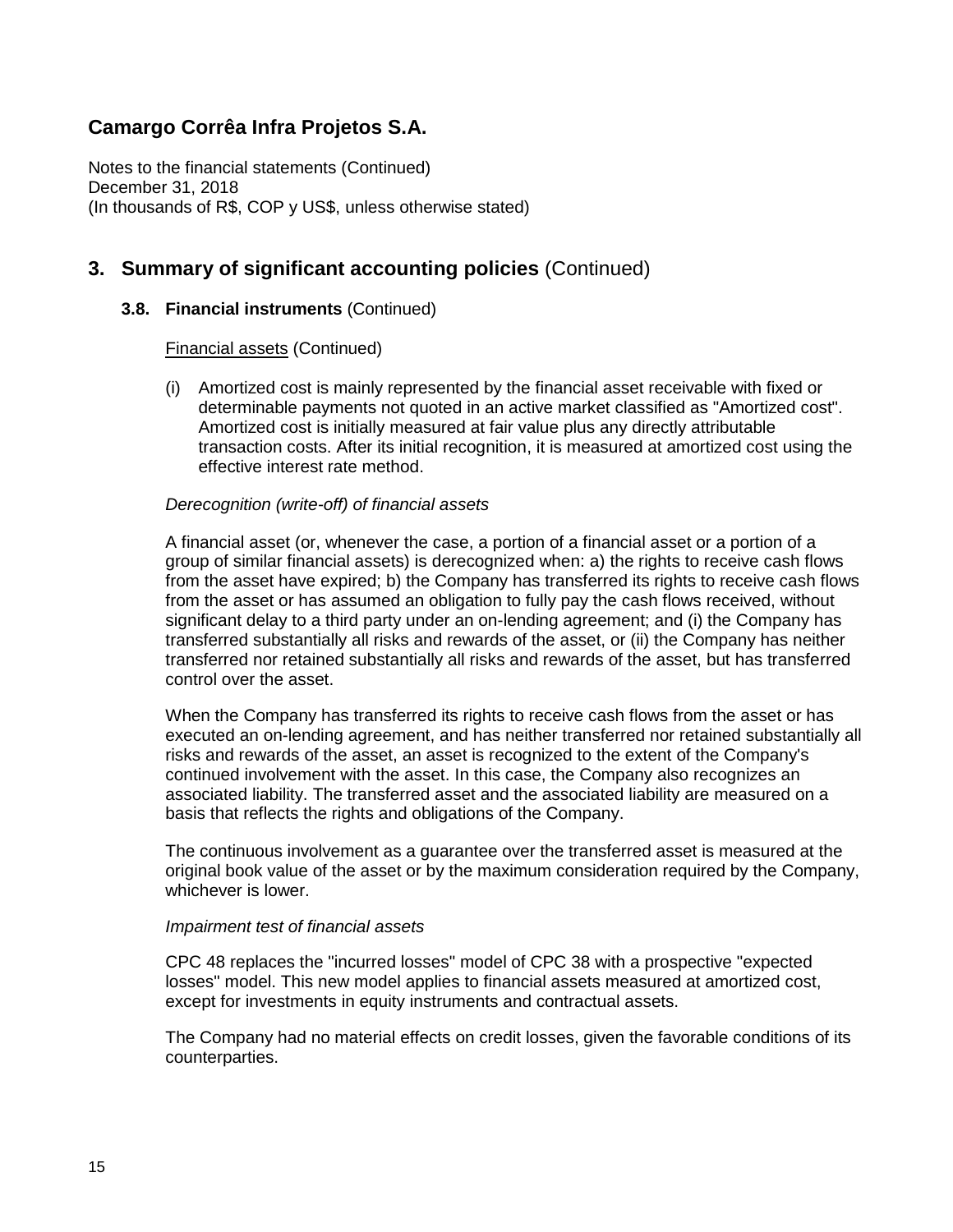Notes to the financial statements (Continued) December 31, 2018 (In thousands of R\$, COP y US\$, unless otherwise stated)

# **3. Summary of significant accounting policies** (Continued)

### **3.8. Financial instruments** (Continued)

### Financial liabilities

These are classified as "Financial liabilities at fair value through profit or loss" or "Other financial liabilities".

- (i) *Financial liabilities at fair value through profit or loss* are those held for trading or designated at fair value through profit or loss. Changes in fair value are recognized in profit or loss for the year.
- (ii) *Amortized cost:* it includes loans and financing initially measured at fair value, net of transaction costs. Subsequently, they are measured at amortized cost using the effective interest rate method, and finance cost is recognized based on the actual yield.

The effective interest rate method is used to calculate amortized cost of a financial liability and to allocate interest expenses for the respective period. The effective interest rate is the rate that exactly discounts the estimated future cash flows over the estimated life of the financial liability.

Revenue is recognized based on effective interest for debt instruments not characterized as financial assets at fair value through profit or loss.

### *Net presentation of financial assets and liabilities*

Financial assets and liabilities are presented net in the statement of financial position if, and only if, there is a current enforceable legal right of offsetting the amounts recognized and if there is the intention to offset or realize the asset and settle the liability simultaneously.

#### Derivative financial instruments

Derivatives are initially recognized at fair value on the contracting date and are subsequently remeasured at fair value at the end of each year. Any gains or losses are recognized in profit or loss immediately, unless the derivative is designated and effective as a "cash flow hedge"; in this case, recognition in profit or loss depends on the nature of the hedge relationship. The Company had no derivative financial instruments at December 31, 2018 and 2017.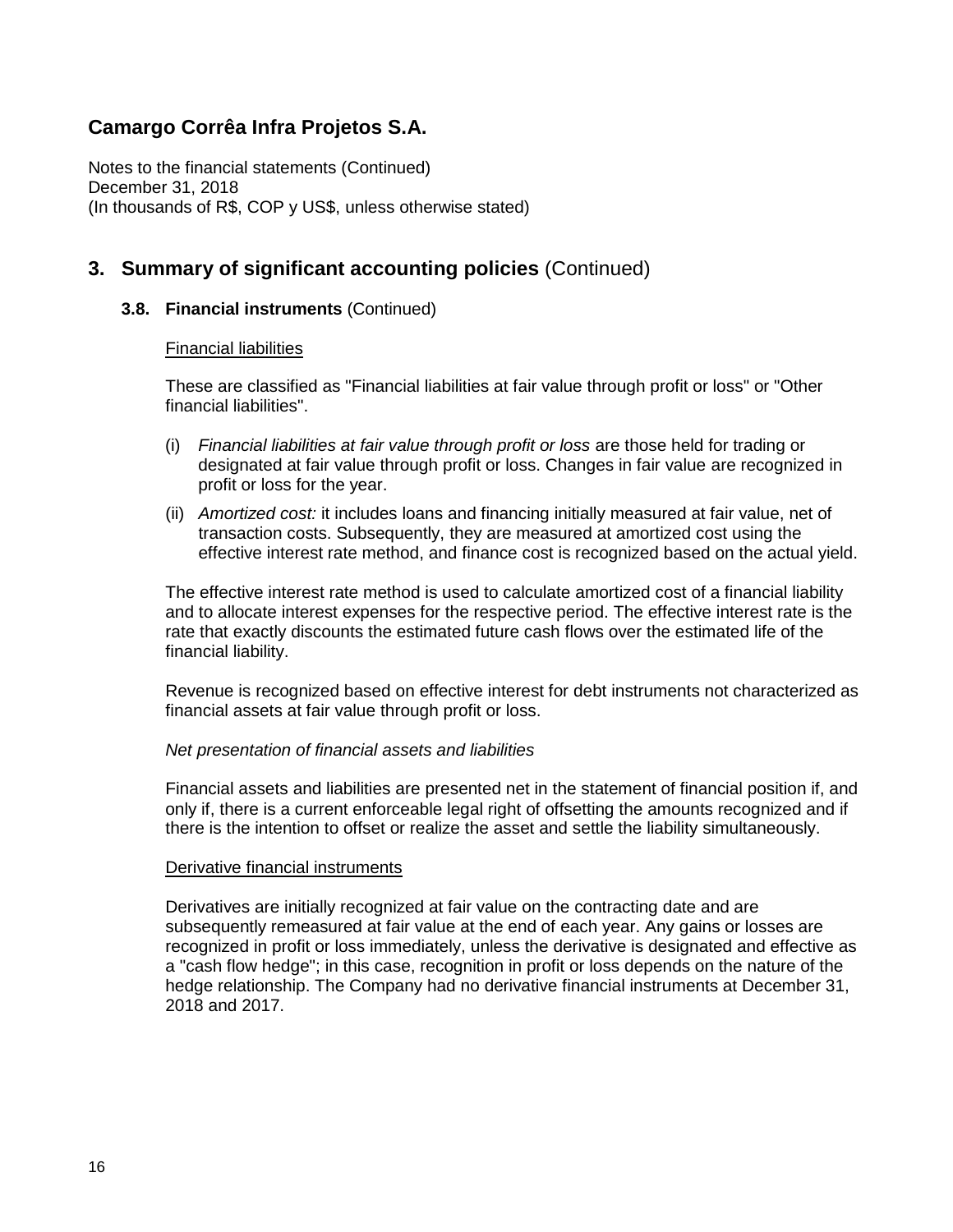Notes to the financial statements (Continued) December 31, 2018 (In thousands of R\$, COP y US\$, unless otherwise stated)

### **3. Summary of significant accounting policies** (Continued)

### **3.9. Construction contracts and onerous contracts**

Service revenue is determined and recognized by virtue of the evolution of each construction. Revenue comprises the initial amount agreed in the contract plus variations resulting from additional requests, complaints and contractual incentive payments, provided that it is virtually certain that they will result in revenue and can be reliably measured.

Contract revenue is recognized in the statement of profit or loss in accordance with POC in the light of CPC 47. The costs of each contract are recognized as profit or loss in the period in which they are incurred, unless they determine an asset related to the future contract activity.

When profit or loss from a construction contract cannot be reliably estimated, its revenue is recognized up to the amount of costs incurred as long as its recovery is probable. If it is probable that total costs will exceed total contract revenue (characterizing an onerous contract), the loss relating to the excess between contracted revenue and estimated total cost is recognized immediately in profit or loss for the year in "Cost of services", matched against "Other obligations".

The amounts received prior to the provision of the corresponding services are recorded in the statement of financial position as liabilities in "Advances from customers". The amounts billed or unbilled recorded based on the service performed per construction, but not yet paid by the customer, are recorded in the statement of financial position as an asset in "Trade accounts receivable".

This conclusion was obtained through the analysis of construction contracts in progress, as well as the current procedures for revenue recognition.

Currently, the Company already carries out the accounting records based on CPC 47 - Revenue from Contracts with Customers, and performance obligations are already recognized in accordance with each contract and its amendments. In the management's opinion, there will be no significant variations in the determination of the impacts of contractual amendments and whether they will be considered a separate contract, part of the original contract or termination of the original contract and creation of a new one.

In the management's opinion, the Company will continue to meet at least one of the criteria necessary for the continued recognition of revenue over time.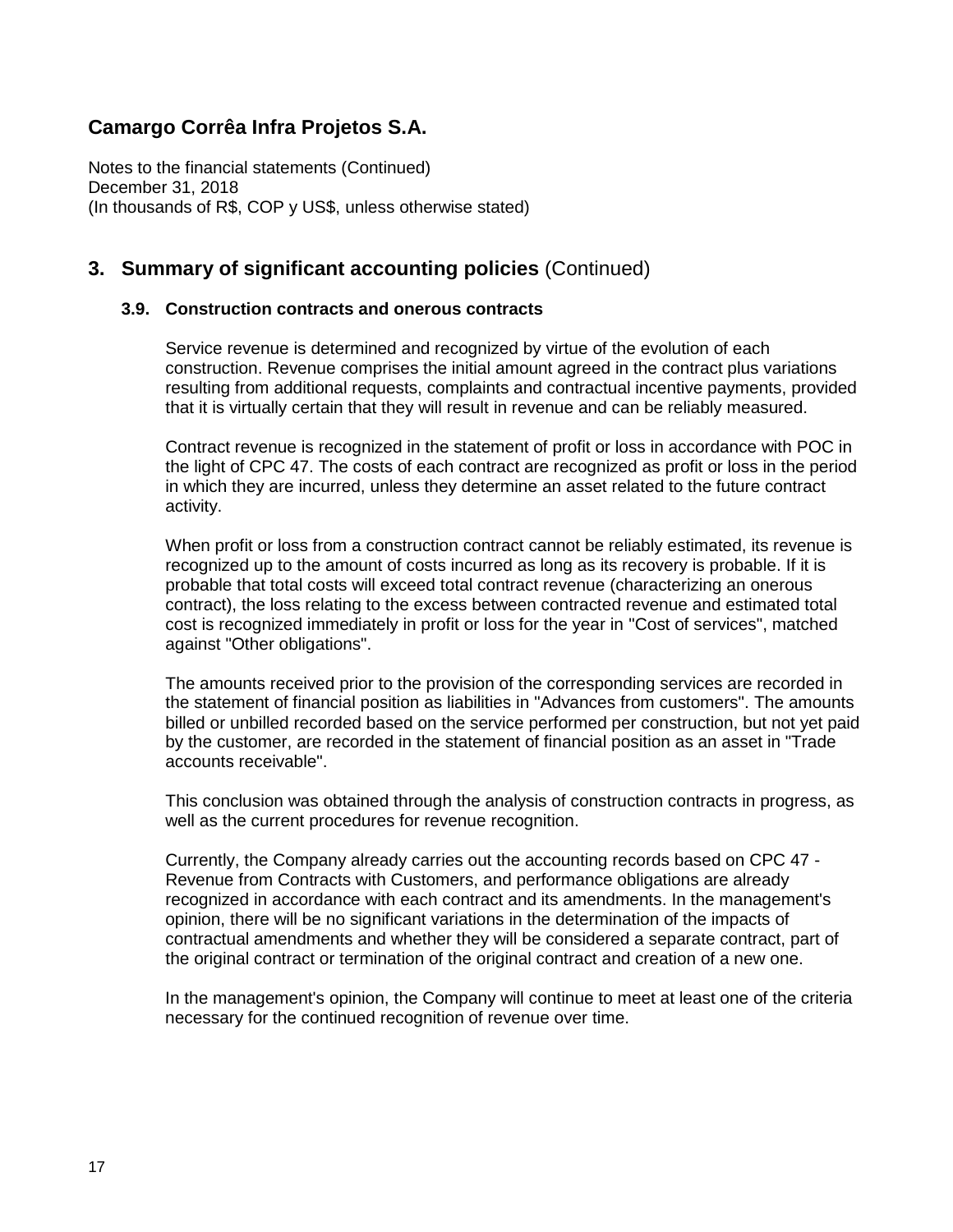Notes to the financial statements (Continued) December 31, 2018 (In thousands of R\$, COP y US\$, unless otherwise stated)

### **3. Summary of significant accounting policies** (Continued)

### **3.10. Impairment of tangible assets**

At the end of each year, the Company reviews its tangible assets with a finite useful life to determine if there is any indication that such assets have impaired. If there is any indication, the recoverable amount of the asset is estimated for the purpose of identifying the need for provision for loss. When it is not possible to estimate the recoverable amount of an asset individually, the Company calculates the recoverable amount of the cash-generating unit to which the asset belongs.

If the recoverable amount of a calculated asset is lower than its book value, the book value of the asset is reduced to its recoverable amount. Impairment loss is recognized immediately in the statement of profit or loss.

### **3.11. Income and social contribution taxes**

### 3.11.1. Current taxes

Income taxes comprise both income and social contribution taxes. Income tax is calculated at a rate of 15%, plus a 10% surtax on taxable profit exceeding R\$240 over 12 months, whereas social contribution tax is computed at a rate of 9% on taxable profit, both recognized on an accrual basis; therefore, additions to book income deriving from temporarily nondeductible expenses or exclusions from temporarily nontaxable income upon determination of current taxable profit generate deferred tax assets or liabilities.

#### 3.11.2. Deferred taxes

Deferred taxes arise from temporary differences at the statement of financial position date between the tax bases of assets and liabilities and their book values. Deferred tax liabilities are recognized for all temporary tax differences, except:

- When the deferred tax liability arises from initial recognition of a goodwill or of an asset or liability in a transaction other than a business combination and does not affect, on the transaction date, the book profit or income or loss for tax purposes.
- On temporary differences related to investments in subsidiaries, when the period for reversal of such differences can be controlled and the temporary differences are not likely to be reversed in the near future.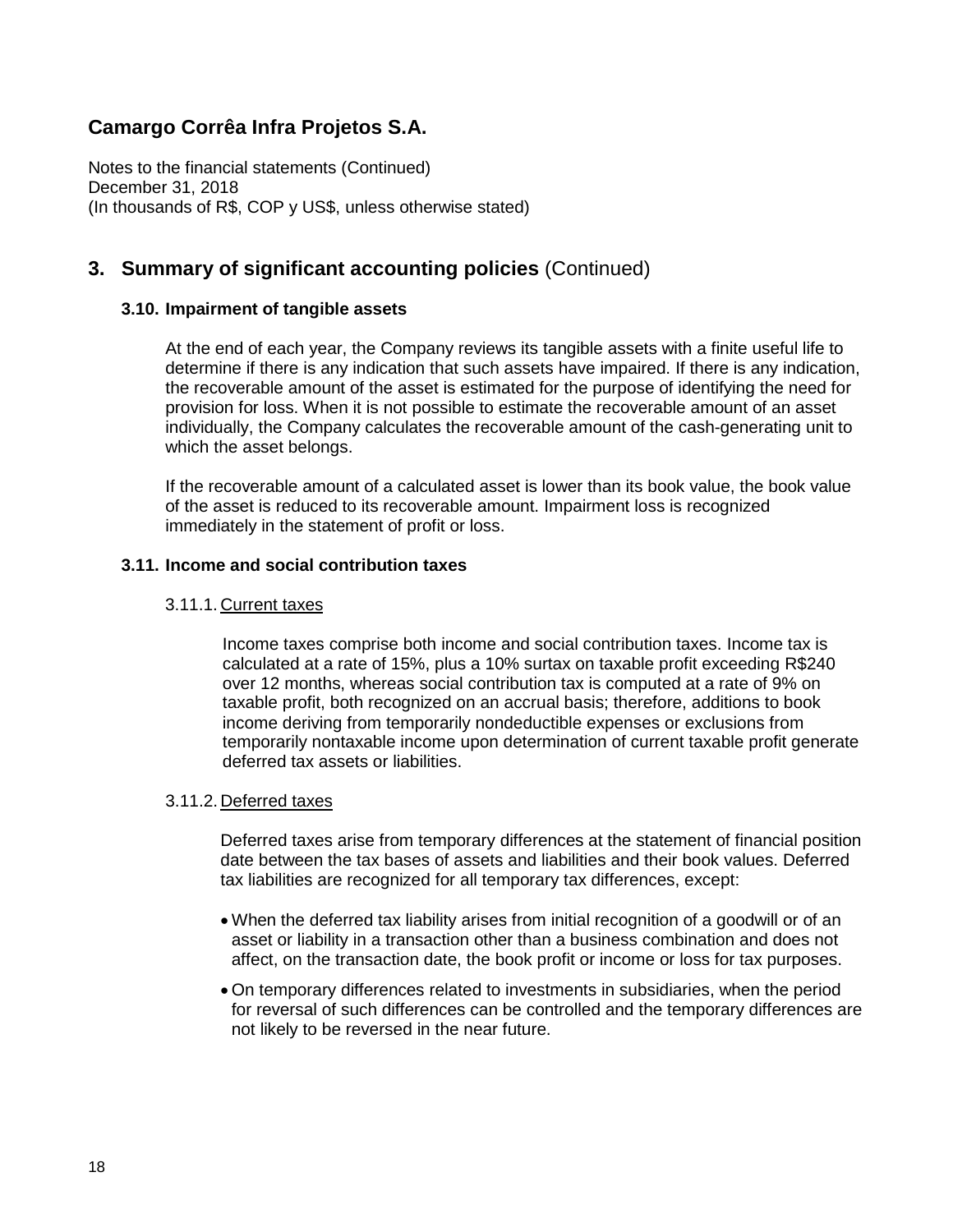Notes to the financial statements (Continued) December 31, 2018 (In thousands of R\$, COP y US\$, unless otherwise stated)

### **3. Summary of significant accounting policies** (Continued)

#### **3.11. Income and social contributions taxes** (Continued)

#### 3.11.2. Deferred taxes (Continued)

Deferred tax assets are recognized for all deductible temporary differences, unused tax credits and tax losses to the extent that taxable profit will likely be available so that deductible temporary differences can be realized, and unused tax credits and tax losses can be used, except:

- When the deferred tax asset related to the deductible temporary difference arises from initial recognition of an asset or liability in a transaction other than a business combination and does not affect, on the transaction date, the book profit or income or loss for tax purposes.
- On deductible temporary differences related to investments in subsidiaries, deferred tax assets are recognized only to the extent that it is probable that temporary differences will be reversed in the coming future and taxable profit will likely be available so that temporary differences can be used.

The book value of deferred tax assets is reviewed at each statement of financial position date and written off to the extent that taxable profits will not likely be available so that deferred tax assets can be used in whole or in part. Deferred tax assets written off are reviewed at each statement of financial position date and recognized to the extent that future taxable profits are likely to allow deferred tax assets to be recovered.

Deferred tax assets and liabilities are measured at the tax rate that is expected to be applicable in the year in which the asset will be realized or the liability settled, based on tax rates (and tax law) in force at the statement of financial position date.

#### **3.12. Basic/diluted earnings (loss) per share**

These are calculated by dividing net income (loss) for the year by the average number of outstanding shares during each fiscal year, in accordance with CPC 41 - Earnings per Share.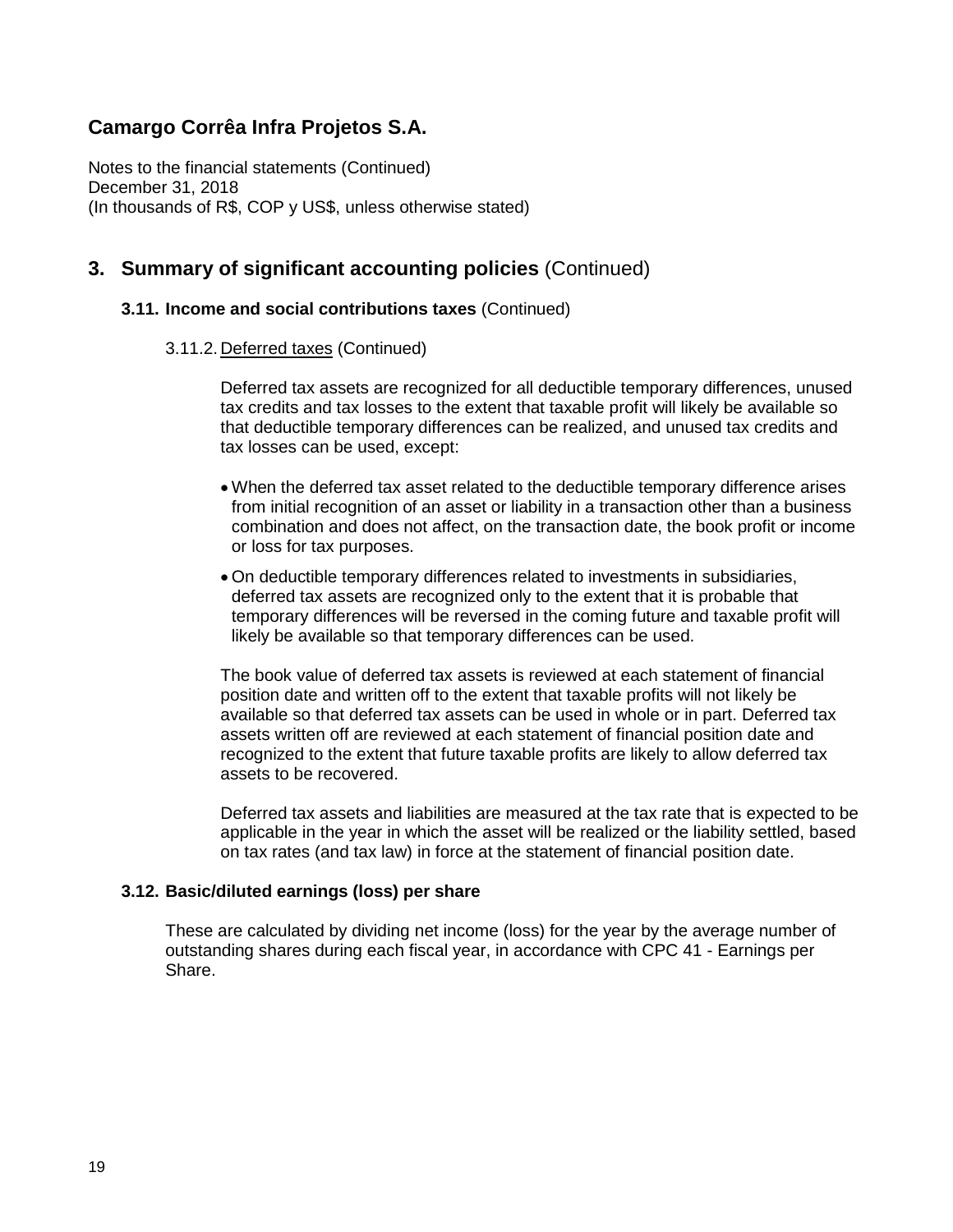Notes to the financial statements (Continued) December 31, 2018 (In thousands of R\$, COP y US\$, unless otherwise stated)

# **3. Summary of significant accounting policies** (Continued)

### **3.13. Significant accounting judgments, estimates and assumptions**

#### **Judgments**

The preparation of the Company's financial statements requires management to make judgments and estimates and to adopt assumptions that affect the amounts disclosed referring to revenues, expenses, assets and liabilities, as well as disclosures of contingent liabilities, at the financial statement date. However, uncertainty about these assumptions and estimates could lead to results that would require a material adjustment to the book value of assets or liabilities affected in future periods.

#### Estimates and assumptions

Key assumptions about sources of uncertainty in future estimates and other key sources of estimation uncertainty at the statement of financial position date that have a significant risk of causing a material adjustment to the book value of assets and liabilities in the next financial year are described below:

#### *Impairment of nonfinancial assets*

An impairment loss exists when the book value of an asset or cash-generating unit exceeds its recoverable amount, which is the higher of fair value less costs to sell and value in use. The calculation of fair value less costs to sell is based on information available on sales transactions of similar assets or market prices less additional costs for the disposal of the asset.

The Company engaged a specialized company for the purpose of measuring the recoverable amount of significant PP&E at the end of the year ended December 31, 2018. The study considered a fair value analysis based on asset replacement costs and market value less costs to sell the asset.

#### *Revenue recognition, margin of construction contracts and provisions for contracts*

Construction contracts correspond to construction carried out, and gross revenue is recognized in profit or loss based on the proportion of work performed through the statement of financial position date and calculated by the proportion of costs incurred, as opposed to total estimated costs of the contract (POC), as set forth in CPC 47 – Revenue from Contracts with Customers.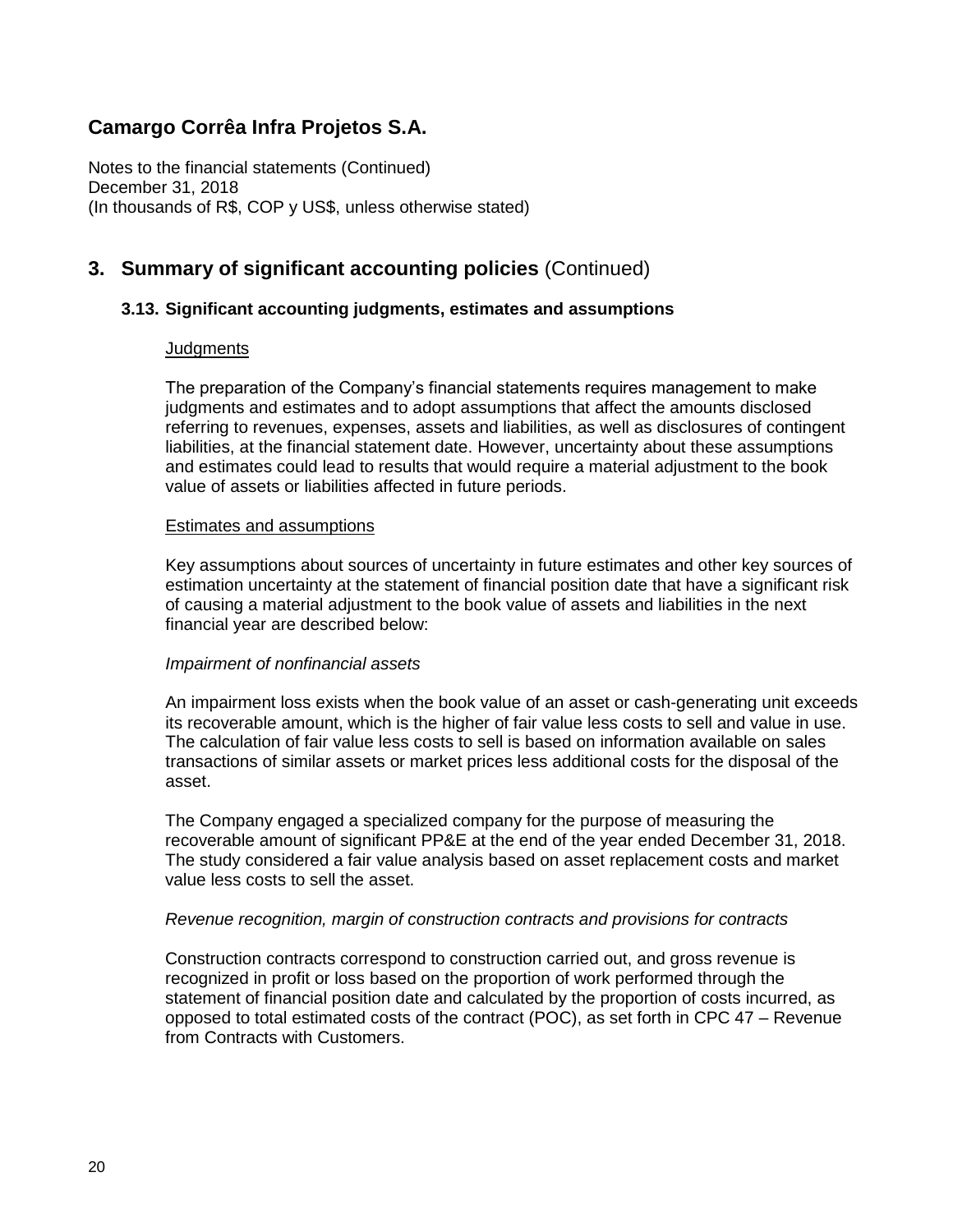Notes to the financial statements (Continued) December 31, 2018 (In thousands of R\$, COP y US\$, unless otherwise stated)

### **3. Summary of significant accounting policies** (Continued)

### **3.13. Significant accounting judgments, estimates and assumptions** (Continued)

### Estimates and assumptions (Continued)

*Revenue recognition, margin of construction contracts and provisions for contracts*  (Continued)

When review of the estimated income from contracts indicates that total contract costs exceed total revenue, the estimated loss is immediately recognized as expense in profit or loss for the year.

Estimated income from contracts is reviewed monthly over the contract period and represents the best estimate of future economic contract benefits, in addition to associated risks and obligations.

#### *Taxes*

There are uncertainties about the interpretation of complex tax regulations and the amount and timing of future taxable profit or loss. Given the broad aspect of international business relationships and the long-term nature and complexity of existing contractual agreements, differences between the actual results and the assumptions made, or future changes in such assumptions, could require future adjustments to tax income and expenses already recorded.

#### *Provisions for tax, civil and labor contingencies*

The Company recognizes a provision for civil, labor and tax claims. Assessment of the likelihood of loss includes analysis of available evidence, the hierarchy of laws, available case law, the most recent court decisions and their relevance in the legal system, as well as the opinion of external legal advisors.

Provisions are reviewed and adjusted considering changes in existing circumstances, such as the applicable statutes of limitation, tax audit conclusions, or additional exposures identified based on new matters or court decisions.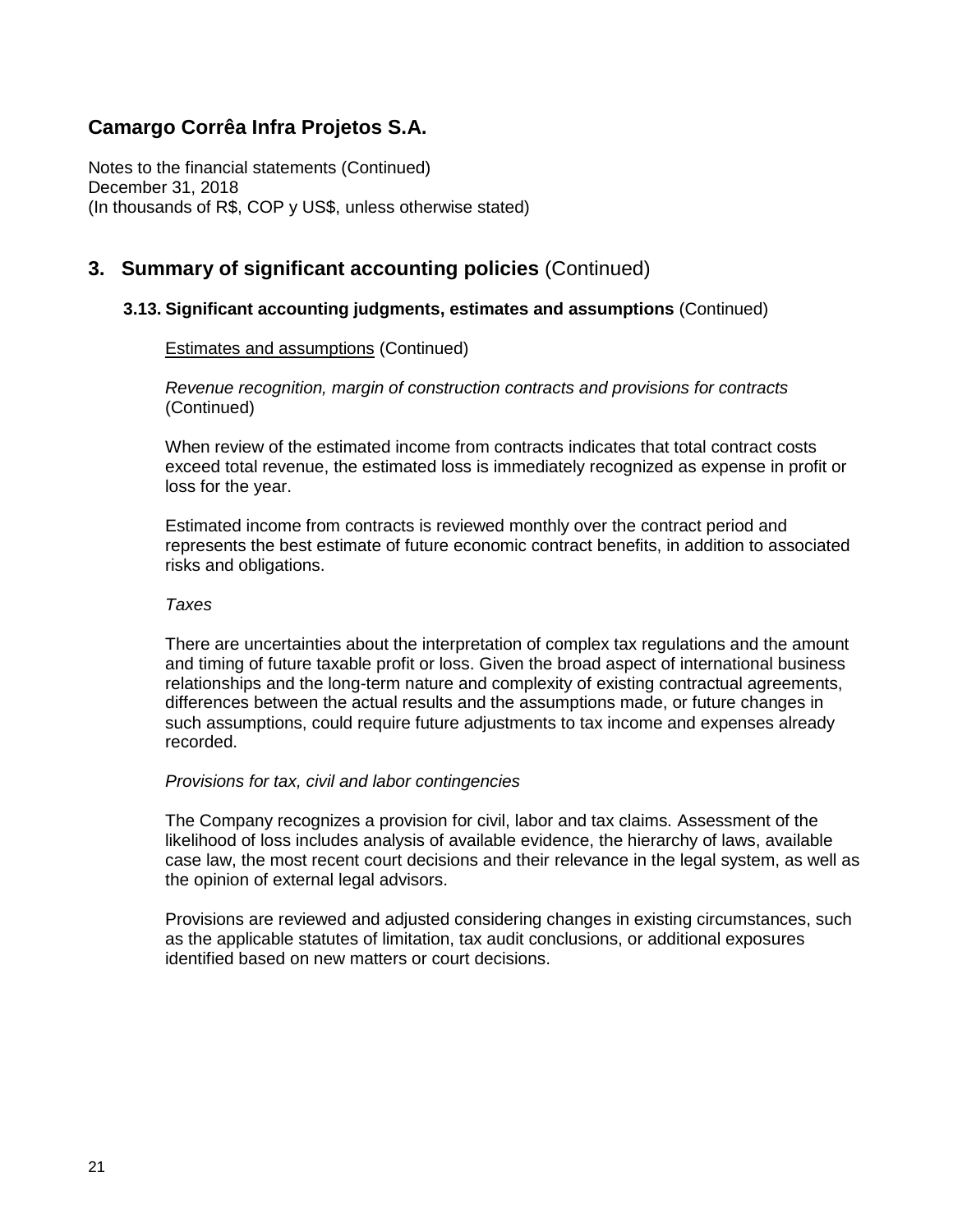Notes to the financial statements (Continued) December 31, 2018 (In thousands of R\$, COP y US\$, unless otherwise stated)

# **3. Summary of significant accounting policies** (Continued)

### **3.14. Consolidated financial statements**

The Company opted not to prepare the consolidated financial statements, as permitted by CPC 36 (R3) - Consolidated Financial Statements, since (a) the Company is a whollyowned subsidiary, and the parent company has no objection; (b) there are no equity or debt instruments traded on the open market, nor is there an IPO process; and (c) the parent company will prepare and publish the consolidated financial statements in accordance with the CPC's accounting pronouncements.

### **3.15. New, revised standards and interpretations issued**

The Company decided not to early adopt any other standard, interpretation or amendment issued but not yet in force. The nature and effectiveness of each of the new standards and amendments are described below:

| <b>Pronouncement</b>                                   | <b>Description</b>                                                                                                                                                                                                                                                                                                                                                                                                     | <b>Effectiveness</b>                                        |
|--------------------------------------------------------|------------------------------------------------------------------------------------------------------------------------------------------------------------------------------------------------------------------------------------------------------------------------------------------------------------------------------------------------------------------------------------------------------------------------|-------------------------------------------------------------|
| CPC 06 (R2) - Leases                                   | Correlation with international accounting standards -<br>IFRS 16. It refers to the definition and guidance for<br>the lease agreement provided for in IAS 17.                                                                                                                                                                                                                                                          | Annual periods beginning<br>on or after January 1,<br>2019. |
| ICPC 22 - Uncertainty<br>Over Income Tax<br>Treatments | Correlation with international accounting standards -<br>IFRIC 23. It addresses the recognition of income<br>taxes in cases where tax treatment involves<br>uncertainty that affects the application of IAS 12<br>(CPC 32) and does not apply to taxes outside the<br>scope of IAS 12, nor does it specifically include the<br>requirements relating to interest and fines associated<br>with uncertain tax treatment. | Annual periods beginning<br>on or after January 1,<br>2019. |

The Company intends to adopt the new standards and/or amendments on the required effective date based on the method applicable to each pronouncement, which may be presented retrospectively or prospectively. In the Company's preliminary assessment, these amendments are not expected to have a significant impact on its financial statements.

### **3.16. Convenience Conversion to US Dollars (US\$) and Colombian Pesos (COP)**

The financial statements were prepared originally in Brazilian Reais. For convenience of the users, the financial statements of December 31, 2018 were translated to US dollars (US\$) and Colombian pesos (COP), at the exchange rate of R\$3,8748 for US\$1.00 and R\$0.001194 for COP1.00, as of December 31, 2018. The purpose of translation is only for convenience of the users and should not be read as a declaration that the values in Brazilian Reais could be translated to US dollars and Colombian pesos or in any other currency.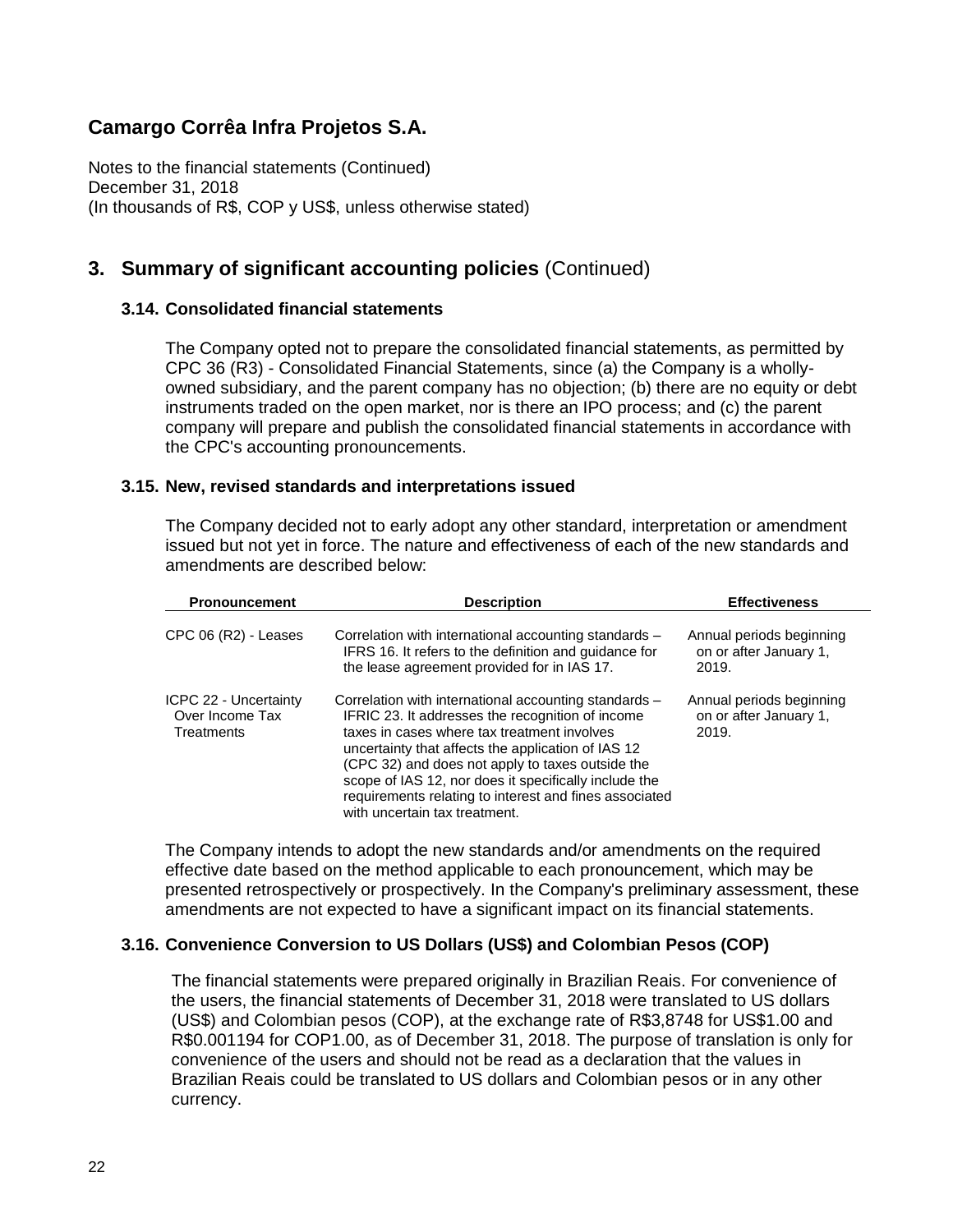Notes to the financial statements (Continued) December 31, 2018 (In thousands of R\$, COP y US\$, unless otherwise stated)

### **4. Cash and cash equivalents and marketable securities**

|                       |              | <b>Cash and cash equivalents</b> |             |             |                          |                    | <b>Marketable securities</b> |             |
|-----------------------|--------------|----------------------------------|-------------|-------------|--------------------------|--------------------|------------------------------|-------------|
|                       | 2018<br>US\$ | 2018<br><b>COP</b>               | 2018<br>R\$ | 2017<br>R\$ | 2018<br>US\$             | 2018<br><b>COP</b> | 2018<br>R\$                  | 2017<br>R\$ |
| Cash and banks        |              | 11.725                           | 14          |             | ٠                        | $\sim$             |                              |             |
| Repurchase agreements | 4.634        | 15.041.039                       | 17.959      | -           | $\overline{\phantom{a}}$ |                    | ۰.                           | 29,300      |
| Total                 | 4,638        | 15,052,764                       | 17.973      |             | $\blacksquare$           | $\sim$             | $\blacksquare$               | 29,300      |

Short-term investments correspond to transactions held with first-tier national financial institutions in CDBs. These transactions mostly yield based on the CDI variation, under normal market conditions and rates.

At December 31, 2018 and 2017, investments in Repurchase Agreements yielded on average between 50% and 60% of the Interbank Deposit Certificate (CDI).

### **5. Trade accounts receivable**

#### Breakdown of accounts receivable

|                                              | 12/31/2018<br>US\$ | 12/31/2018<br>COP | 12/31/2018<br>R\$ | 12/31/2017<br>R\$        |
|----------------------------------------------|--------------------|-------------------|-------------------|--------------------------|
| National service provision - unbilled        | 911                | 2.956.751         | 3.530             | 6.366                    |
| National service provision - billed balances | 150                | 487.973           | 583               | $\overline{\phantom{a}}$ |
| Total                                        | 1.061              | 3.444.724         | 4.113             | 6.366                    |

### Aging list of accounts receivable

| $\mathbf{r}$ and $\mathbf{r}$ and $\mathbf{r}$ and $\mathbf{r}$ and $\mathbf{r}$ and $\mathbf{r}$ and $\mathbf{r}$ | 12/31/2018<br>US\$ | 12/31/2018<br><b>COP</b> | 12/31/2018<br>R\$ | 12/31/2017<br>R\$ |
|--------------------------------------------------------------------------------------------------------------------|--------------------|--------------------------|-------------------|-------------------|
| Unbilled                                                                                                           | 911                | 2,956,751                | 3,530             | 6,366             |
| Falling due                                                                                                        | 48                 | 156.281                  | 187               |                   |
| Overdue - 0 to 30 days                                                                                             |                    | 2.242                    |                   |                   |
| Overdue - 61 to 90 days                                                                                            | 101                | 329,450                  | 393               |                   |
| Total                                                                                                              | 1,061              | 3,444,724                | 4,113             | 6,366             |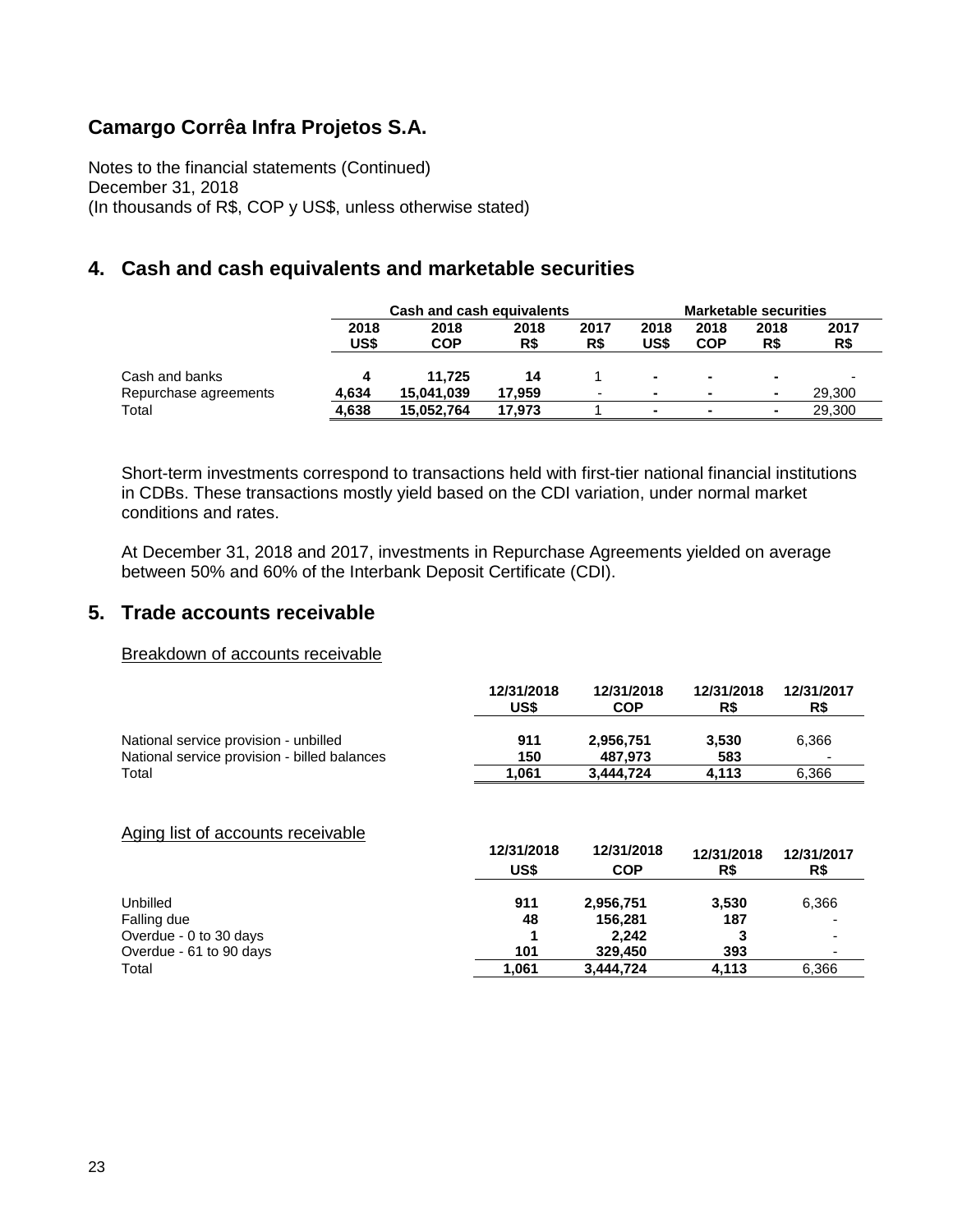Notes to the financial statements (Continued) December 31, 2018 (In thousands of R\$, COP y US\$, unless otherwise stated)

# **6. Related parties**

|                                             | <b>Current assets</b> |            | <b>Noncurrent assets</b> |            | <b>Current liabilities</b> |            |
|---------------------------------------------|-----------------------|------------|--------------------------|------------|----------------------------|------------|
|                                             | 12/31/2018            | 12/31/2017 | 12/31/2018               | 12/31/2017 | 12/31/2018                 | 12/31/2017 |
| Services provided abroad:                   |                       |            |                          |            |                            |            |
| Consórcio CCC Ituango                       | 253                   |            |                          |            |                            |            |
| Reimbursement of costs:                     |                       |            |                          |            |                            |            |
| Construções e Comércio Camargo Corrêa       |                       |            |                          |            |                            |            |
| S.A. (a)                                    | 3,537                 |            |                          |            |                            | 3,155      |
| Camargo Corrêa Infra Construções S.A. (a)   | 2,801                 |            |                          |            |                            | 2,134      |
| Instituto Camargo Correa (a)                |                       |            |                          |            |                            |            |
| Camargo Corrêa Naval Participações S.A. (a) | 2                     |            |                          |            |                            |            |
| Dividends receivable                        |                       |            |                          |            |                            |            |
| Camargo Corrêa Infra Projetos - Colombian   |                       |            |                          |            |                            |            |
| unit                                        | 46,625                |            |                          |            |                            |            |
| Intercompany loan:                          |                       |            |                          |            |                            |            |
| Camargo Corrêa Infra Construções S.A (b)    |                       |            | 17,559                   |            |                            |            |
| Accounts payable:                           |                       |            |                          |            |                            |            |
| Vexia Administradora Ltda                   |                       |            |                          |            | 757                        |            |
| Camargo Corrêa Construções e                |                       |            |                          |            |                            |            |
| Participações S.A.                          |                       |            |                          |            | 234                        |            |
| Mover Participações S.A.                    |                       |            |                          |            | 233                        |            |
| Intercement Brasil S.A.                     |                       |            |                          |            | 36                         |            |
| Consórcio Construtor São Lourenço           |                       |            |                          |            | 6                          |            |
| Total $-$ R\$                               | 53,222                |            | 17,559                   |            | 1,266                      | 5,289      |
| Total – COP                                 | 44,574,539            |            | 14,706,030               |            | 1,060,302                  |            |
| Total – US\$                                | 13,735                |            | 4,532                    |            | 327                        |            |

(a) It refers to reimbursement of costs between companies of the same economic group.

(b) It refers to an intercompany loan agreement with Camargo Corrêa Infra Construções S.A. maturing on January 31, 2020 and with interest of 3% p.a.

|                                                 | Revenue    |            | <b>Expense</b> |            |  |
|-------------------------------------------------|------------|------------|----------------|------------|--|
|                                                 | 12/31/2018 | 12/31/2017 | 12/31/2018     | 12/31/2017 |  |
| <b>Construction services</b>                    |            |            |                |            |  |
| Intercement Brasil S.A.                         |            |            | (36)           |            |  |
| Administrative services                         |            |            |                |            |  |
| Construções e Comércio Camargo Corrêa S.A.      | 301        |            |                | (4, 120)   |  |
| Camargo Corrêa Construções e Participações S.A. |            |            | (155)          |            |  |
| Camargo Corrêa Infra Participações S.A.         |            |            | (8)            |            |  |
| Camargo Corrêa Infra Construções S.A.           |            |            | (1,409)        | (1,633)    |  |
| Camargo Corrêa Naval Participações S.A.         | 22         |            |                |            |  |
| Mover Participações S.A.                        |            |            | (312)          |            |  |
| Vexia Administradora Ltda.                      |            |            | (1, 513)       |            |  |
| Instituto Camargo Corrêa                        |            |            |                |            |  |
| Sistema Produtor São Lourenço S.A.              | 22         |            |                |            |  |
| Consórcio Const. São Lourenço                   |            |            | (6)            |            |  |
| Services provided abroad                        |            |            |                |            |  |
| Consórcio CCC Ituango                           | 253        |            |                |            |  |
| Interest on intercompany loan                   |            |            |                |            |  |
| Camargo Corrêa Infra Construções S.A.           | 203        |            |                |            |  |
| Total – R\$                                     | 805        |            | (3, 439)       | (5,753)    |  |
| Total – COP                                     | 674,204    |            | (2,880,235)    |            |  |
| Total – US\$                                    | 208        |            | (888)          |            |  |

Management compensation is disclosed in Note 17.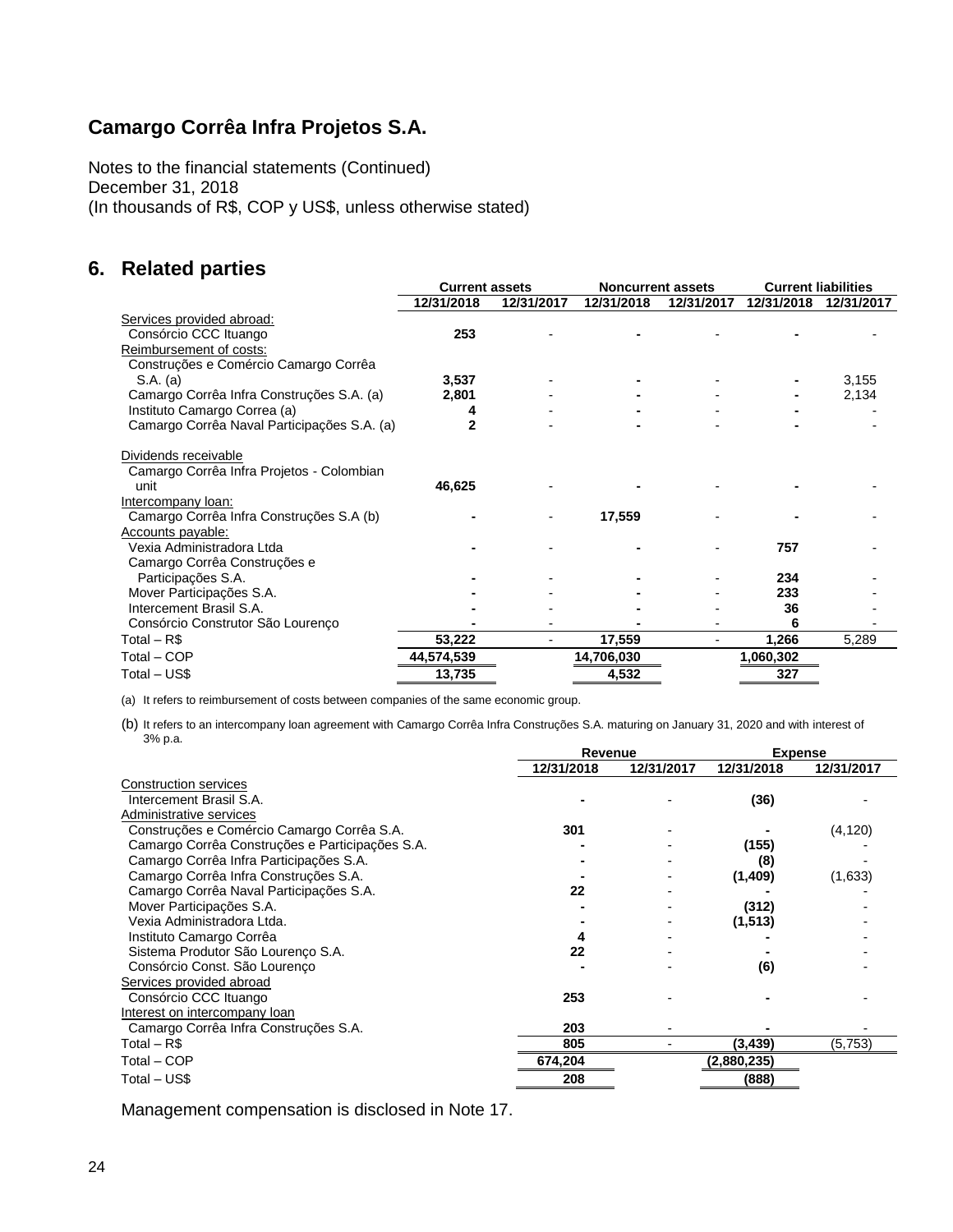Notes to the financial statements (Continued) December 31, 2018 (In thousands of R\$, COP y US\$, unless otherwise stated)

### **7. Assets held for sale**

These represent equipment and property, plant and equipment for trading. For the year ended December 31, 2018, the Company reclassified the amount of R\$124 - US\$32 - COP103.853 (R\$185 in 2017) from PP&E, see Note 10.

### **8. Other receivables**

|                                                      | 12/31/2018 | 12/31/2018 | 12/31/2018 | 12/31/2017 |
|------------------------------------------------------|------------|------------|------------|------------|
|                                                      | US\$       | <b>COP</b> | R\$        | R\$        |
| Insurance to be appropriated (a)                     | 2.797      | 9,076,215  | 10.837     | 14.912     |
| Advances to suppliers                                | 964        | 3,128,141  | 3,735      |            |
| Other taxes recoverable                              | 783        | 2.541.876  | 3,035      |            |
| Income and social contribution taxes recoverable (b) | 1,689      | 5,480,737  | 6,544      |            |
| Other                                                | 444        | 1,440,536  | 1.720      | 406        |
|                                                      | 6,677      | 21.667.505 | 25,871     | 15,318     |
| Classified in current assets                         | 5.258      | 17,063,652 | 20.374     | 5,355      |
| Classified in noncurrent assets                      | 1,419      | 4,603,853  | 5,497      | 9,963      |
|                                                      | 6,677      | 21,667,505 | 25.871     | 15,318     |

(a) It refers to the insurance premium contracted for the period from August 11, 2017 to June 4, 2022, for the Transmission Line projects.

(b) It refers substantially to the income tax paid abroad of Camargo Corrêa Infra Projetos – Colombian unit, with expected short-term realization.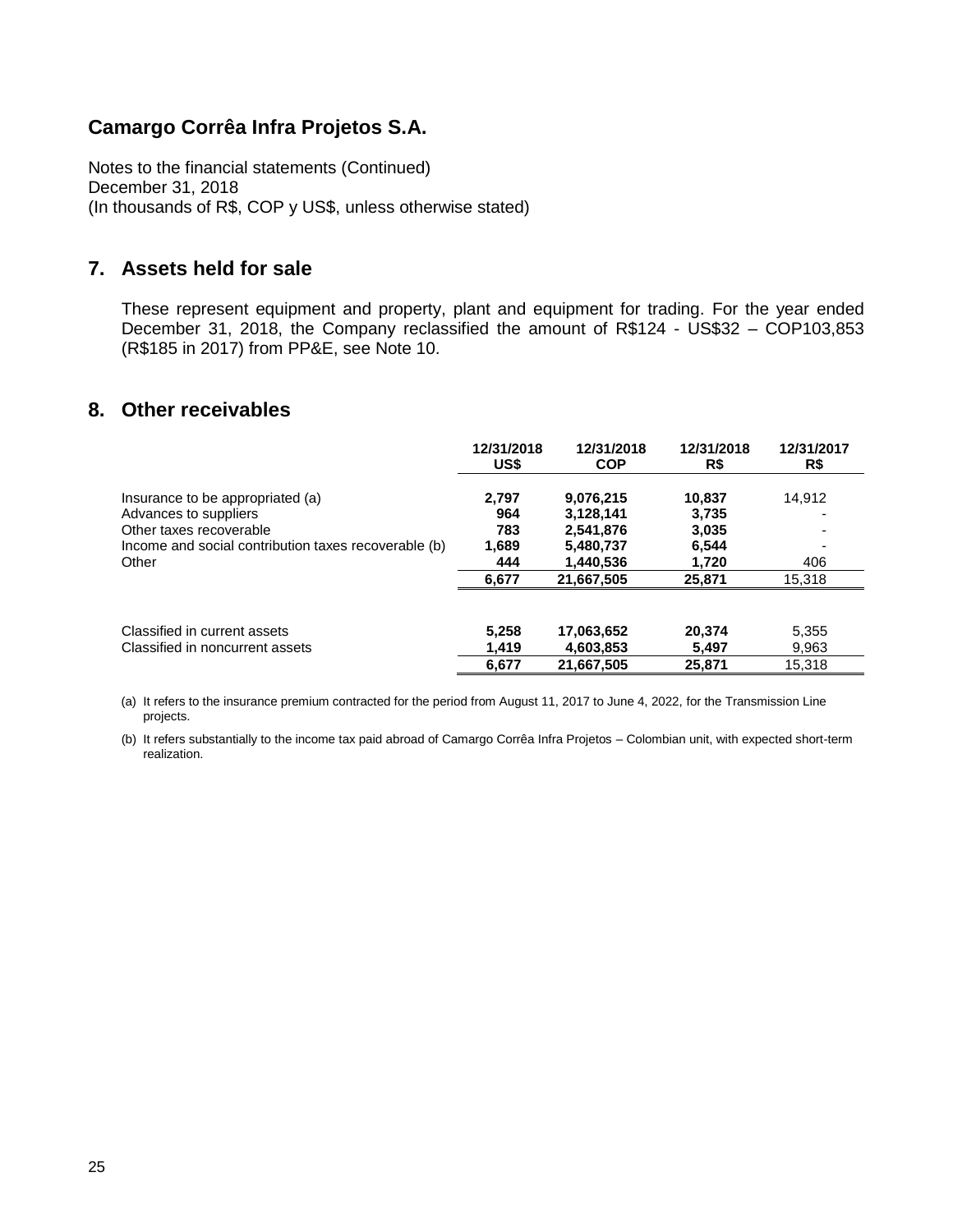Notes to the financial statements (Continued) December 31, 2018 (In thousands of R\$, COP y US\$, unless otherwise stated)

### **9. Investment**

|                                                                         |                           |   | Investee's data                                                   |                          |            |      |                     |            |                   |            |                    |            |
|-------------------------------------------------------------------------|---------------------------|---|-------------------------------------------------------------------|--------------------------|------------|------|---------------------|------------|-------------------|------------|--------------------|------------|
|                                                                         |                           |   |                                                                   |                          |            |      | Other comprehensive |            |                   |            |                    |            |
|                                                                         | Total equity interest (%) |   | Equity                                                            |                          | Net income |      | income              |            | Equity pickup (b) |            | Investment balance |            |
|                                                                         |                           |   | 12/31/2018 12/31/2017 12/31/2018 12/31/2017 12/31/2018 12/31/2017 |                          |            |      | 12/31/2018          | 12/31/2017 | 12/31/2018        | 12/31/2017 | 12/31/2018         | 12/31/2017 |
| Subsidiary<br>Camargo Corrêa Infra Projetos -<br>Colombian unit (a) (c) | 100.00                    | ۰ | 74,277                                                            | $\overline{\phantom{a}}$ | 23,600     | $\,$ | 2,950               | $\sim$     | 23,600            |            | 74,277             |            |
| Total $-$ R\$                                                           |                           |   |                                                                   |                          |            |      | 2,950               |            | 23,600            |            | 74,277             |            |
| Total - COP                                                             |                           |   |                                                                   |                          |            |      | 2,470,730           |            | 19,765,494        |            | 62,208,543         |            |
| Total – US\$                                                            |                           |   |                                                                   |                          |            |      | 761                 |            | 6,091             |            | 19,169             |            |
| Changes in investments accounted for under the equity method:           |                           |   |                                                                   |                          |            |      |                     |            |                   |            |                    |            |

|              | R\$        |
|--------------|------------|
|              |            |
| 79.021.776   | 94.352     |
| 2.470.687    | 2,950      |
| 19.765.494   | 23.600     |
| (39.049.414) | (46, 625)  |
| 62.208.543   | 74.277     |
|              | <b>COP</b> |

(a) On March 30, 2018, the Company acquired 100% interest in Camargo Corrêa Infra Projetos – Colombian unit, through partial split-off of Construções e Comércio Camargo Corrêa S.A. (Note 1).

(b) It refers to equity pickup corresponding to the period from March 30, 2018 to December 31, 2018.

<sup>(</sup>c) Camargo Corrêa Infra Projetos S.A. - Colombian unit has an indirect interest of 55% in Consórcio CCC Ituango (the "Consortium") located in Colombia, which is engaged in construction in the Ituango Hydroelectric Project. The deadline for work completion was December 28, 2018. Between April and May 2018, there were serious incidents, which resulted in obstruction of the Cauca river diversion tunnel and water impoundment, suspending the work originally contracted. The contractual term of this project was terminated without completion of such work, but the Consortium has been carrying out contingency work to mitigate the effects of this incident, duly formalized through contractual amendments (AMBs) with the contracting party (currently AMB34 is in force with deadline for June 2019). In addition, the Consortium has been devoting every effort with the contracting party to evaluate the damage caused and any services to be rendered for work completion.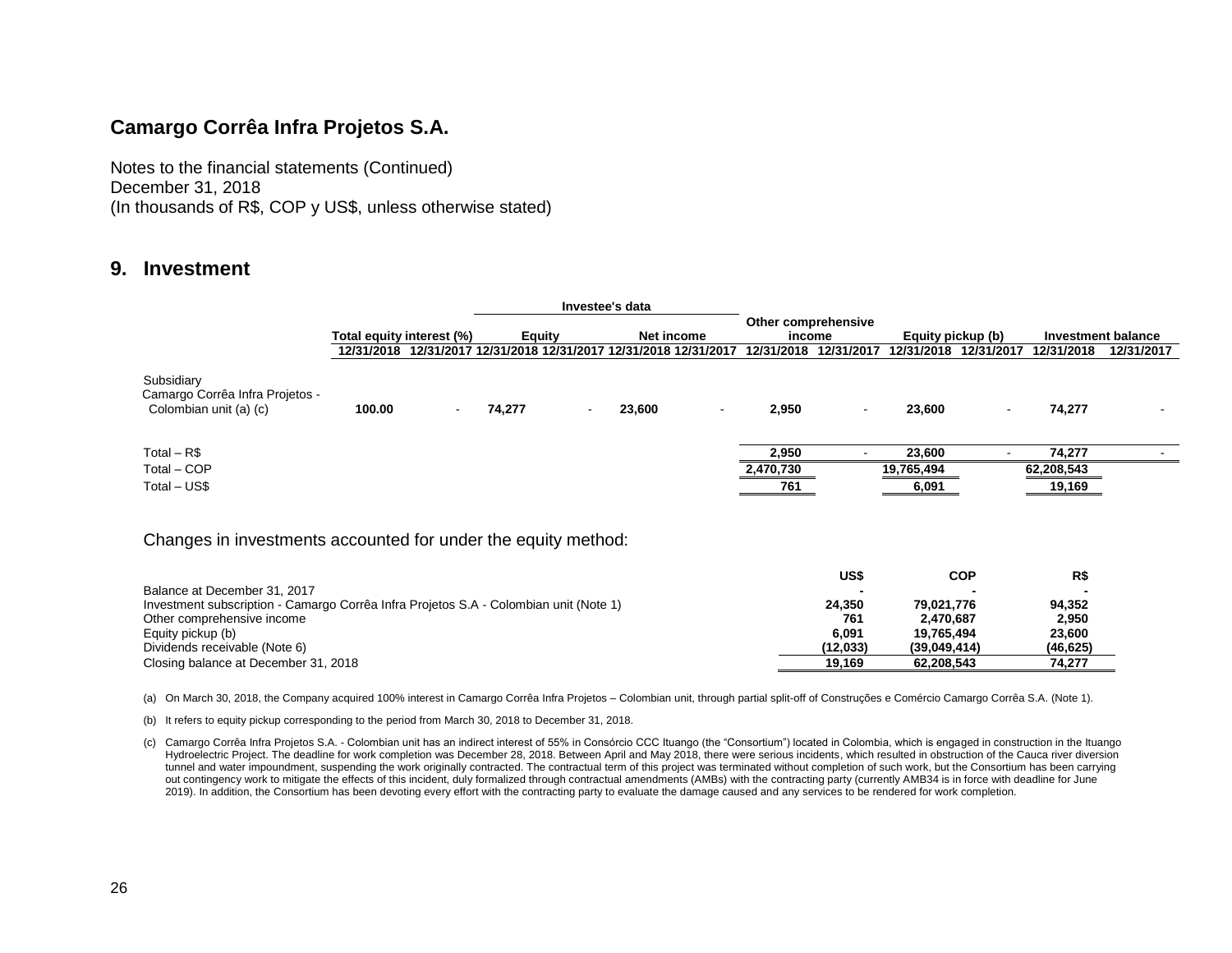Notes to the financial statements (Continued) December 31, 2018 (In thousands of R\$, COP y US\$, unless otherwise stated)

# **10. Property, plant and equipment**

|                          |             | 12/31/2017   |                               |        |
|--------------------------|-------------|--------------|-------------------------------|--------|
|                          |             |              |                               |        |
|                          | Cost        | depreciation | Residual value Residual value |        |
| <b>Properties</b>        | 592         |              | 592                           |        |
| Machinery and equipment  | 128,830     | (60, 268)    | 68,562                        | 40,756 |
| <b>Vehicles</b>          | 82,108      | (37, 619)    | 44.489                        | 9,236  |
| IT equipment and other   | 881         | (22)         | 859                           |        |
| Furniture and fixtures   | 105         | (1)          | 104                           |        |
| Construction in progress | 110         | ۰            | 110                           |        |
| Total $-$ R\$            | 212,626     | (97,910)     | 114,716                       | 49,992 |
| Total - COP              | 178,078,727 | (82,001,675) | 96,077,052                    |        |
| Total - US\$             | 54,874      | (25, 268)    | 29,606                        |        |

Changes in PP&E are as follows:

|                                                | US\$    | <b>COP</b>    | R\$      |
|------------------------------------------------|---------|---------------|----------|
| <b>Balance at August 10, 2017</b>              |         |               |          |
| Increase through capital contribution          | 13,462  | 43,685,930    | 52,161   |
| Write-offs                                     | (108)   | (350.21)      | (419)    |
| Depreciation (Note 17)                         | (38)    | (123, 953)    | (148)    |
| Provision for impairment (Note 17)             | (366)   | (1, 186, 767) | (1, 417) |
| Transfer to assets held for sale (Note 7)      | (48)    | (154.941)     | (185)    |
| <b>Balance at December 31, 2017</b>            | 12.902  | 41,869,348    | 49.992   |
| Additions                                      | 461     | 1.494.975     | 1.785    |
| Increase through capital contribution (Note 1) | 18,879  | 61,266,331    | 73,152   |
| Write-offs                                     | (1,902) | (6, 172, 529) | (7,370)  |
| Depreciation (Note 17)                         | (680)   | (2,206,030)   | (2,634)  |
| Provision for impairment (Note 17)             | (22)    | (70, 352)     | (84)     |
| Transfer to intangible assets                  |         | (838)         | (1)      |
| Transfer to assets held for sale (Note 7)      | (32)    | (103,853)     | (124)    |
| <b>Balance at December 31, 2018</b>            | 29,606  | 96,077,052    | 114,716  |

# **11. Payroll, vacation and charges payable**

|                                       | 12/31/2018<br>US\$ | 12/31/2018<br><b>COP</b> | 12/31/2018<br>R\$ | 12/31/2017<br>R\$ |
|---------------------------------------|--------------------|--------------------------|-------------------|-------------------|
| Accrued vacation pay and charges      | 443                | 1,438,023                | 1.717             | 639               |
| Social Security Tax (INSS)            | 78                 | 253,769                  | 303               | 65                |
| Withholding Tax on salaries           | 244                | 790.620                  | 944               | 328               |
| Unemployment Compensation Fund (FGTS) | 57                 | 185.092                  | 221               | 59                |
| Provision for profit sharing          | 471                | 1,526,800                | 1,823             | 543               |
| Other                                 |                    | 23.451                   | 28                | 23                |
|                                       | 1.300              | 4.217.755                | 5.036             | 1.657             |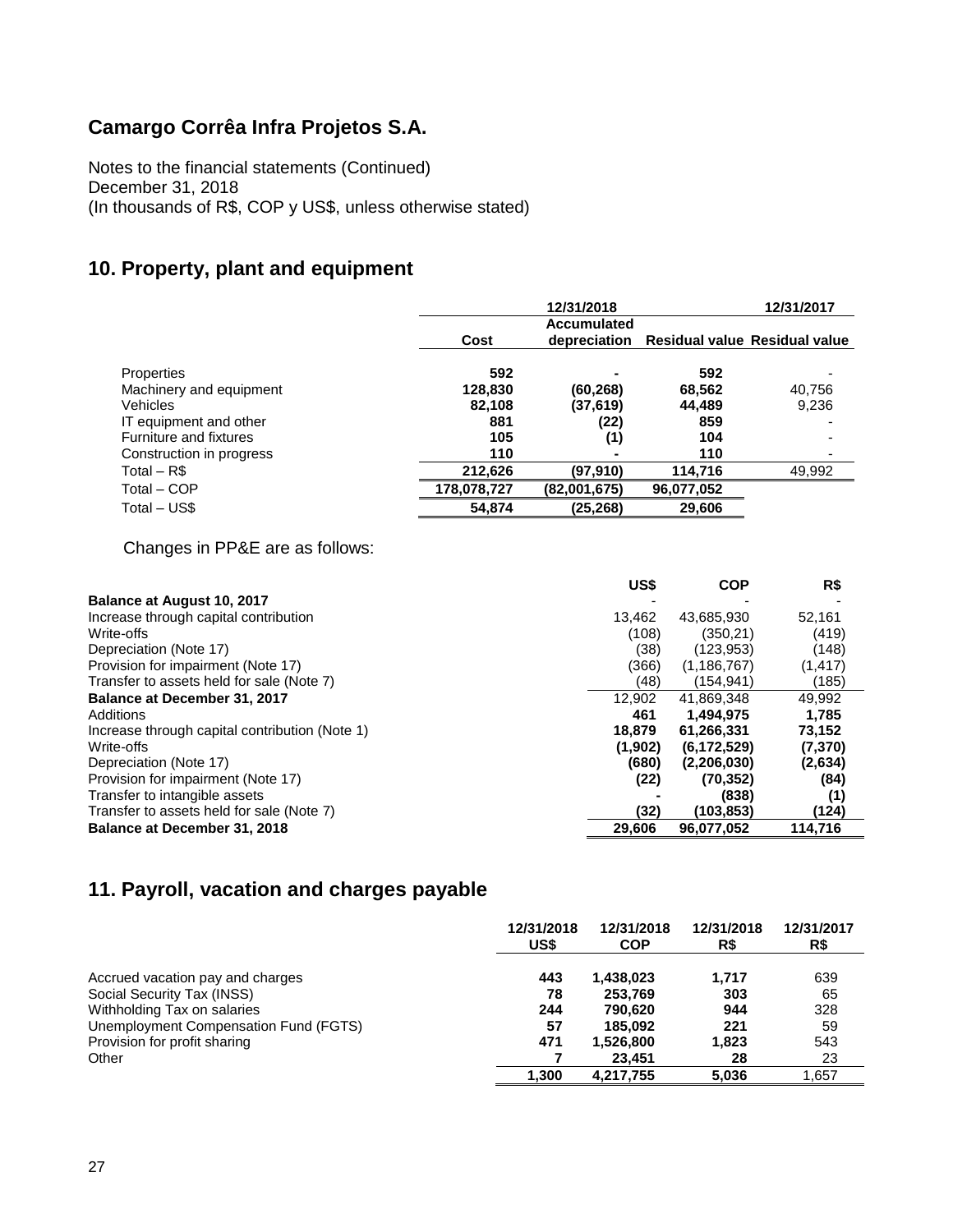Notes to the financial statements (Continued) December 31, 2018 (In thousands of R\$, COP y US\$, unless otherwise stated)

# **12. Loans and financing**

At December 31, 2018, the Company has a balance of R\$26,810 – US\$6,919 – COP22,453,936 as loans and financing in the form of FINAME - Financing Fund for the Acquisition of Industrial Machinery and Equipment, with R\$7,416 – US\$1,914 – COP6,211,055 classified in current liabilities and R\$19,394 – US\$5,005 – COP16,242,881 in noncurrent liabilities, maturing until 2024 and with interest rate of 3% to 10% p.a. / TJLP (Long-Term Interest Rate), rate applicable for 2018 of 6.98% (7% in 2017).

At December 31, 2018, the aging list of noncurrent portions is as follows:

|               | US\$  | <b>COP</b> | R\$    |
|---------------|-------|------------|--------|
| 2020          | 1.528 | 4,957,286  | 5.919  |
| 2021          | 1,344 | 4,360,972  | 5,207  |
| 2022          | 1,305 | 4,233,668  | 5,055  |
| $2023 - 2024$ | 828   | 2.690.955  | 3.213  |
| Total         | 5.005 | 16.242.881 | 19,394 |

#### **Guarantees**

In guarantee of financing in the FINAME BNDES modality, assignments in trust of the acquired equipment were granted.

In such loans and financing, there are no contractual clauses requiring the maintenance of covenants.

### **13. Advances from customers**

The Company had advances from customers related to the construction of Transmission Lines of Lots 13, 18, 21 and Piratininga Bandeirantes amounting to R\$53,386 – US\$13,778 – COP44,711,893, at December 31, 2018.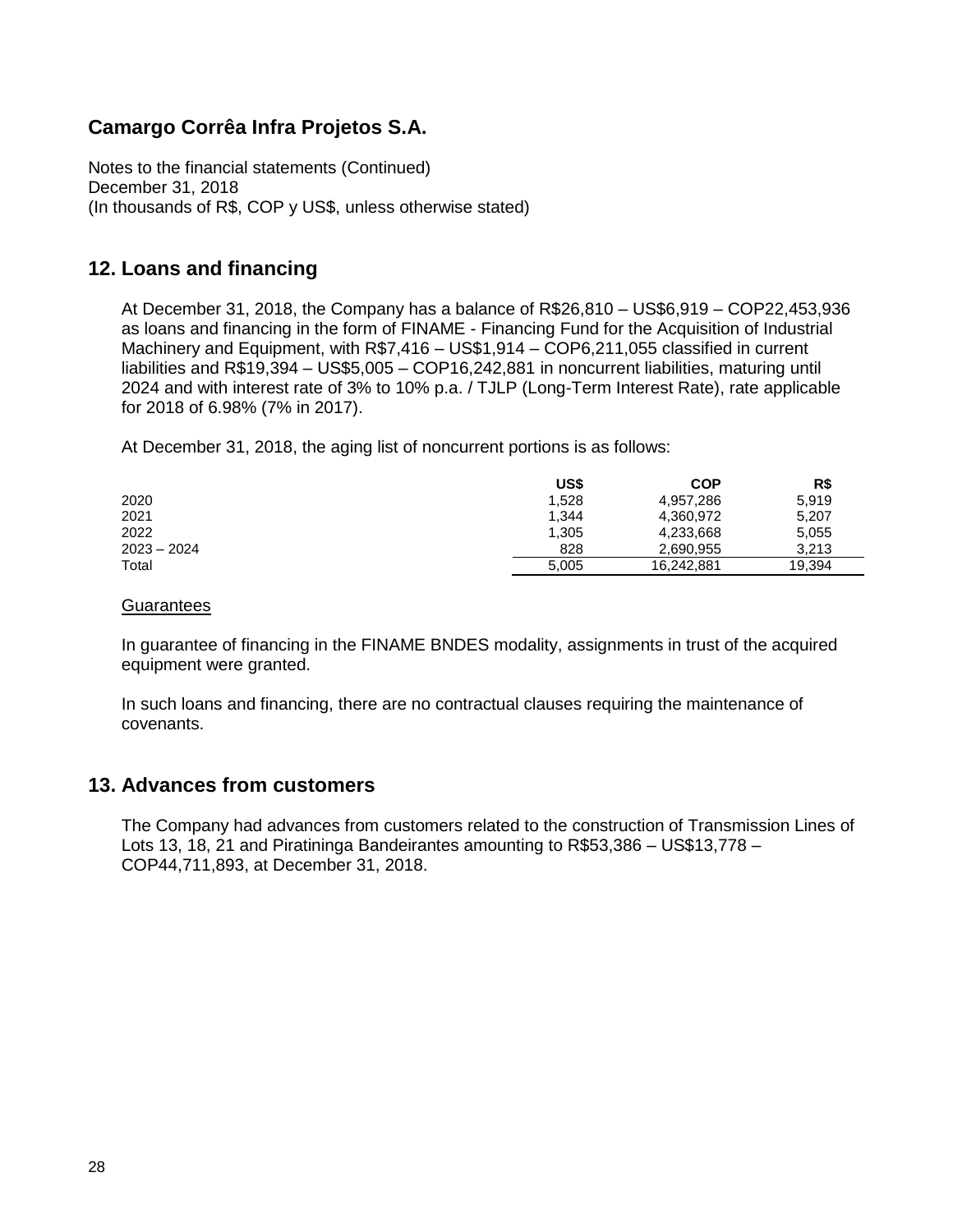Notes to the financial statements (Continued) December 31, 2018 (In thousands of R\$, COP y US\$, unless otherwise stated)

### **14. Current and deferred income and social contribution taxes**

#### a) Reconciliation of income and social contribution taxes:

|                                                                                                                                         | 12/31/2018<br>US\$ | 12/31/2018<br><b>COP</b> | 12/31/2018<br>R\$ | 08/10/2017<br>to<br>12/31/2017<br>R\$ |
|-----------------------------------------------------------------------------------------------------------------------------------------|--------------------|--------------------------|-------------------|---------------------------------------|
| Loss before income and social contribution taxes                                                                                        | (1,976)            | (6,411,222)              | (7,655)           | (3, 124)                              |
| Rates (15% for income tax, plus 10% surtax, and 9% for social<br>contribution tax)                                                      | 34%                | 34%                      | 34%               | 34%                                   |
| Income and social contribution taxes at statutory rates<br>Adjustments to determine effective income and social contributions<br>taxes: | 672                | 2,179,815                | 2,603             | 1,062                                 |
| Equity pickup<br>Managing officer compensation                                                                                          | 2,071<br>(613)     | 6,720,267<br>(1,990,787) | 8,024<br>(2,377)  |                                       |
| Other additions (exclusions), net                                                                                                       | (7)                | (19, 849)                | (24)              | (263)                                 |
|                                                                                                                                         | 2,123              | 6,889,446                | 8,226             | 799                                   |
| Income from current income and social contribution taxes (*)<br>Income from deferred income and social contribution taxes               | 1,327<br>796       | 4,307,369<br>2,582,077   | 5,143<br>3,083    | 799                                   |

(\*) Income from credit generated from tax payment in the subsidiary in Colombia.

#### b) Deferred income and social contribution taxes:

|                                                  | 12/31/2018<br>US\$ | 12/31/2018<br><b>COP</b> | 12/31/2018<br>R\$ | 12/31/2017<br>R\$ |
|--------------------------------------------------|--------------------|--------------------------|-------------------|-------------------|
| Assets:                                          |                    |                          |                   |                   |
| Temporary differences:                           |                    |                          |                   |                   |
| Provision for profit sharing                     | 160                | 519,263                  | 620               | 185               |
| Provision for third-party services               | 350                | 1,135,678                | 1,356             |                   |
| Impairment adjustments - Law No. 11638/07        | 124                | 402.848                  | 481               | 482               |
| Other                                            | 3                  | 9,213                    | 11                | 45                |
| Noncurrent assets                                | 637                | 2.067.001                | 2.468             | 712               |
| Liabilities:                                     |                    |                          |                   |                   |
| PP&E useful life difference                      | 2,375              | 7,707,705                | 9,203             | 10.530            |
| PP&E useful life difference – Split-off (Note 1) | 3.990              | 12,948,912               | 15,461            |                   |
| Noncurrent liabilities                           | 6.365              | 20.656.617               | 24.664            | 10.530            |
| Net balance in noncurrent liabilities            | 5,728              | 18,589,615               | 22,196            | 9,818             |

The realization of deferred income and social contribution taxes has an expected term of less than ten years, according to economic or financial realization.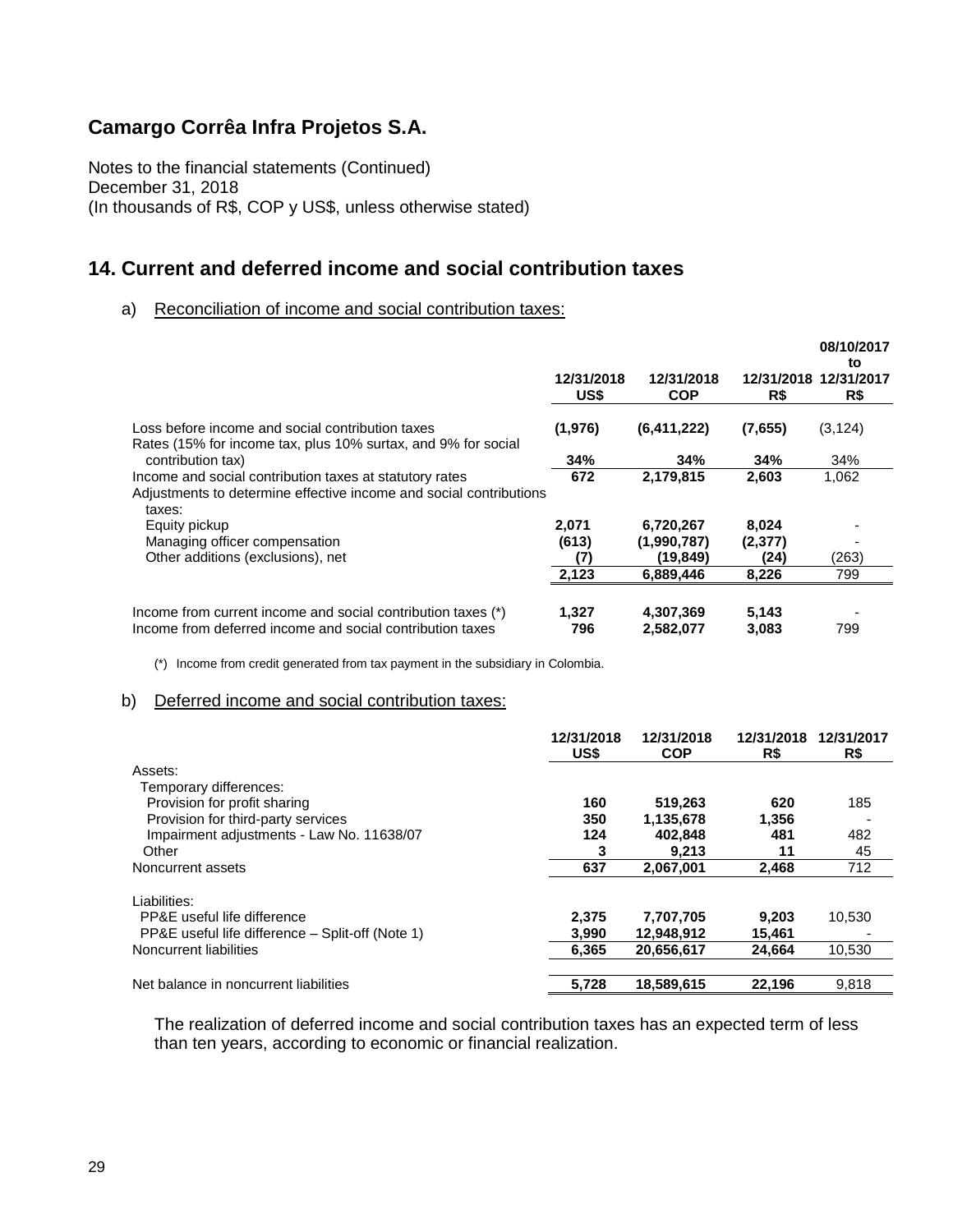Notes to the financial statements (Continued) December 31, 2018 (In thousands of R\$, COP y US\$, unless otherwise stated)

# **15. Equity**

### **Capital**

At December 31, 2018, capital amounts to R\$186,302 – US\$48,080 – COP156,031,826 (R\$71,545 at December 31, 2017), represented by 115,088,847 (41,544,515 at December 31, 2017) registered common shares with no par value.

On March 30, 2018, parent company CCCP paid the amount of R\$114,757 – US\$29,616 – COP96,111,390 through transfer of part of the split-off portion of CCCC's equity by issuing 73,544,332 (seventy-three million, five hundred and forty-four thousand, three hundred and thirtytwo) new registered common shares with no par value (Note 1).

#### Earnings (loss) per share

The reconciliation of net income (loss) with amounts used to calculate basic earnings (loss) per share is as follows:

|                                                                           | US\$                  | 12/31/2018 12/31/2018<br>COP | 12/31/2018<br>R\$ | 12/31/2017<br>R\$ |
|---------------------------------------------------------------------------|-----------------------|------------------------------|-------------------|-------------------|
| Numerator<br>Allocation of net income (loss) for the year to shareholders | 147                   | 478.224                      | 571               | (2,325)           |
| Denominator<br>Weighted average number of shares                          | 97,308,899 97,308,899 |                              | 97.308.899        | 18,012,874        |
| Basic earnings (loss) per share (in R\$, COP y US\$)                      | 0.00                  | 8.38                         | 0.01              | (0.13)            |

The Company has no convertible debt or stock options granted that could dilute earnings (loss) per share and presents net loss.

### **16. Service revenue**

The reconciliation between gross revenue and net revenue presented in the statements of profit or loss for the year is as follows:

|                                                                                                                           | 12/31/2018<br>US\$ | 12/31/2018<br><b>COP</b> | 12/31/2018<br>R\$ | 08/10/2017 to<br>12/31/2017<br>R\$ |
|---------------------------------------------------------------------------------------------------------------------------|--------------------|--------------------------|-------------------|------------------------------------|
| Gross service revenue - national                                                                                          | 12.625             | 40,969,012               | 48,917            | 6,366                              |
| Revenue deductions<br>Contribution Taxes on Gross Revenue for Social<br>Integration Program (PIS) and for Social Security |                    |                          |                   |                                    |
| Financing (COFINS) (*)                                                                                                    | (22)               | (70, 352)                | (84)              |                                    |
| $ISS(*)$                                                                                                                  | (554)              | (1,797,320)              | (2, 146)          | (318)                              |
| Social Security Contribution (*)                                                                                          | (568)              | (1,843,384)              | (2,201)           | (286)                              |
|                                                                                                                           | (1, 144)           | (3,711,056)              | (4,431)           | (604)                              |
| Total                                                                                                                     | 11,481             | 37,257,956               | 44.486            | 5,762                              |

(\*) The Company recognizes the Social Security Contribution on Gross Revenue (CPRB) based on the rate of 4.5%, according to Law No. 13161, dated August 31, 2015, and RFB Revenue Procedure No. 1597, dated December 1, 2015. In addition to CPRB, the Company recognizes the other taxes levied on revenues, based on current rates and on an accrual basis.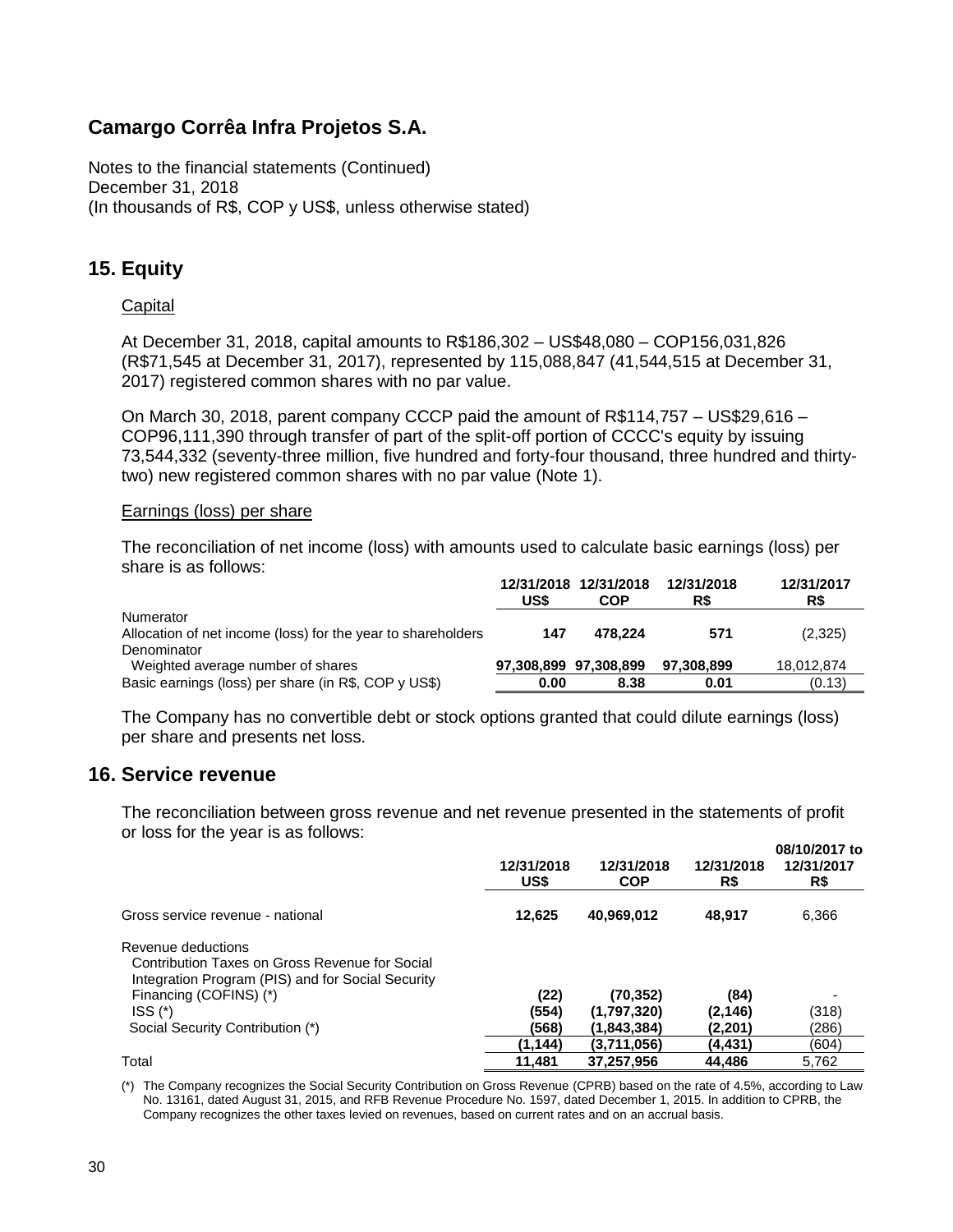Notes to the financial statements (Continued) December 31, 2018 (In thousands of R\$, COP y US\$, unless otherwise stated)

### **17. Information on the nature of costs and expenses recognized in the statement of profit or loss**

The Company presented its statement of profit or loss classifying expenses based on their function. Information on the nature of expenses recognized in the statement of profit or loss is as follows:

|                                                          | 12/31/2018<br>US\$ | 12/31/2018<br><b>COP</b> | 12/31/2018<br>R\$ | 08/10/2017 to<br>12/31/2017<br>R\$ |
|----------------------------------------------------------|--------------------|--------------------------|-------------------|------------------------------------|
|                                                          |                    |                          |                   |                                    |
| Depreciation (Note 10)                                   | (680)              | (2,206,030)              | (2,634)           | (148)                              |
| Store and supplies                                       | (1, 475)           | (4,788,107)              | (5,717)           | (1, 852)                           |
| Rental expenses and condominium fees                     | (229)              | (742, 881)               | (887)             | (842)                              |
| Transportation, travel and meal expenses                 | (401)              | (1,302,345)              | (1, 555)          | (261)                              |
| Tax expenses                                             | (52)               | (170, 017)               | (203)             |                                    |
| Raw materials and materials                              | (555)              | (1,802,345)              | (2, 152)          | (147)                              |
| Other revenues, net                                      | 74                 | 241,206                  | 288               |                                    |
| (Loss) gain on disposal of property, plant and equipment | (593)              | (1,924,623)              | (2, 298)          | 252                                |
| Provision for impairment losses (Note 10)                | (22)               | (70, 352)                | (84)              | (1, 417)                           |
| Management compensation (Note 6)                         | (2,961)            | (9,608,878)              | (11,473)          | (788)                              |
| Salaries and employee benefits                           | (5.367)            | (17,417,923)             | (20.797)          | (2,707)                            |
| Third-party services                                     | (7,459)            | (24,202,679)             | (28,898)          | (1,003)                            |
| Total                                                    | (19,720)           | (63,994,974)             | (76,410)          | (8,913)                            |
|                                                          |                    |                          |                   |                                    |
| Cost of services                                         | (11,325)           | (36, 752, 931)           | (43,883)          | (5,032)                            |
| General and administrative expenses                      | (7,876)            | (25, 558, 626)           | (30,517)          | (4,133)                            |
| Other operating income (expenses), net                   | (519)              | (1,683,417)              | (2,010)           | 252                                |
|                                                          | (19,720)           | (63,994,974)             | (76, 410)         | (8,913)                            |

# **18. Finance income (costs)**

|                                        | 12/31/2018 | 12/31/2018 | 12/31/2018 | 08/10/2017 to<br>12/31/2017 |
|----------------------------------------|------------|------------|------------|-----------------------------|
|                                        | US\$       | <b>COP</b> | R\$        | R\$                         |
| Finance income                         |            |            |            |                             |
| Financial income                       | 381        | 1,233,668  | 1,473      | 29                          |
| Interest on intercompany loan (Note 6) | 52         | 170.017    | 203        |                             |
| Other                                  | (3)        | (8,375)    | (10)       |                             |
|                                        | 430        | 1,395,310  | 1,666      | 29                          |
| Finance costs                          |            |            |            |                             |
| Interest on loans                      | (249)      | (807,370)  | (964)      |                             |
| Other finance costs                    | (10)       | (31, 826)  | (38)       | (2)                         |
|                                        | (259)      | (839,196)  | (1,002)    | $\left( 2\right)$           |
| Exchange gains (losses), net           | 1          | 4,188      | 5          |                             |
| Finance income (costs), net            | 172        | 560,302    | 669        | 27                          |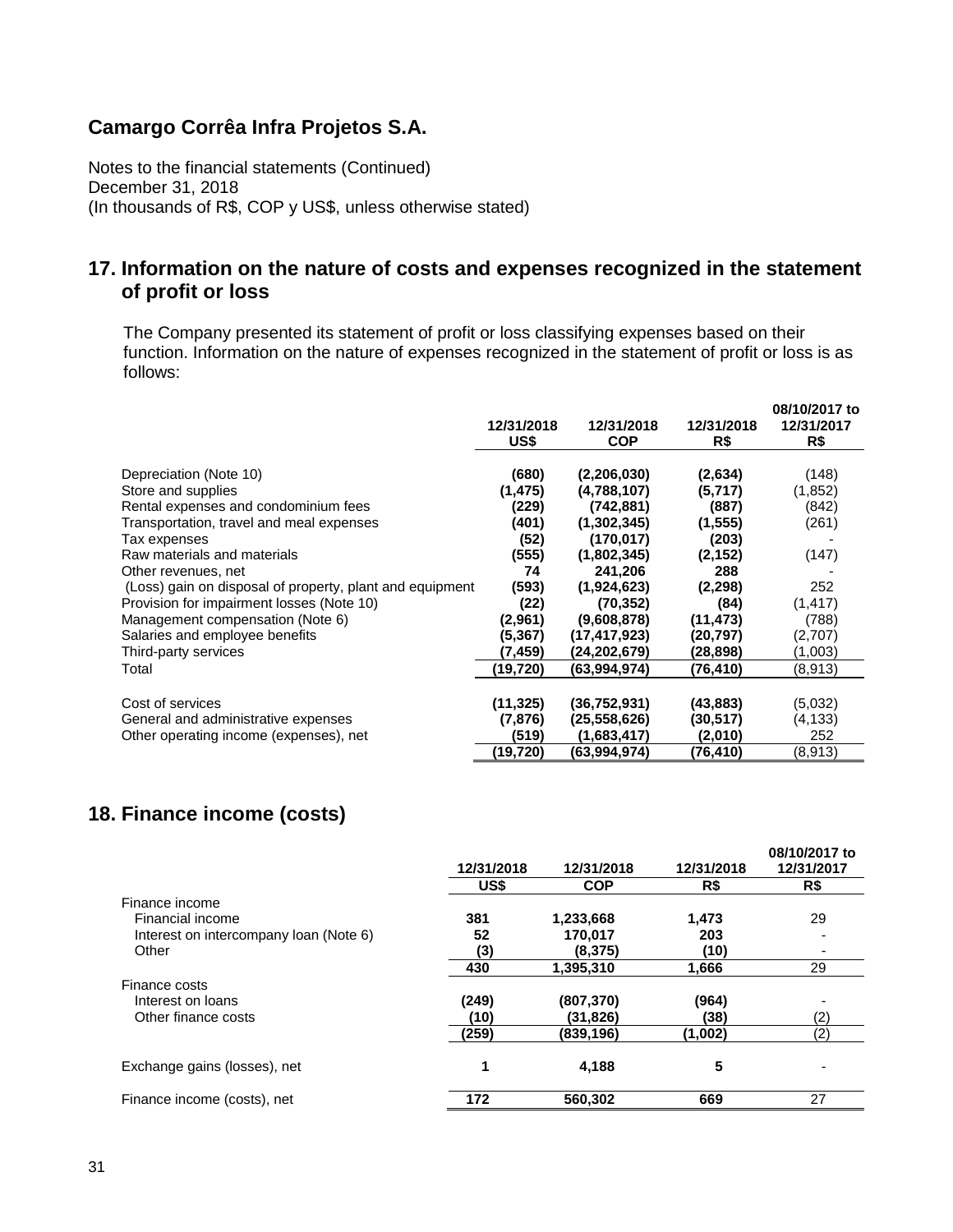Notes to the financial statements (Continued) December 31, 2018 (In thousands of R\$, COP y US\$, unless otherwise stated)

### **19. Insurance**

At December 31, 2018, the Company had insurance covering several risks, such as: engineering risks, construction, installation and assembly, civil liability and property damage, among others.

|                  | 12/31/2018 | 12/31/2018  | 12/31/2018 | 12/31/2017 |
|------------------|------------|-------------|------------|------------|
|                  | US\$       | <b>COP</b>  | R\$        | R\$        |
| Property damage  | 69.863     | 226.722.781 | 270.707    | 274.707    |
| Engineering risk | 171,863    | 557,735,343 | 665,936    | -          |

The work scope of our auditor does not include expressing an opinion on the sufficiency of the insurance coverage, which was determined by Company management and considered sufficient to cover any losses.

### **20. Employee benefits**

The Company has a private pension plan as defined contribution and, for the year ended December 31, 2018, the contribution was R\$405 – US\$105 – COP339,196 (R\$25 at December 31, 2017), recorded in "Payroll, provisions and social contributions".

### **21. Financial instruments**

### **21.1. Policy for taking out derivative financial instruments**

Due to the financial obligations assumed by the Company, following guidelines established by the Board of Directors, derivative financial instruments may be taken out to minimize exchange and interest rate risks assumed from the operations, complying with exposure levels associated with those risks. As mentioned in Note 3.8, at December 31, 2018, the Company did not have derivative financial instruments.

### **21.2. Financial instruments by category**

Significant financial instruments and their amounts stated in the financial statements, by category, are as follows: The book values of these financial instruments are shown below: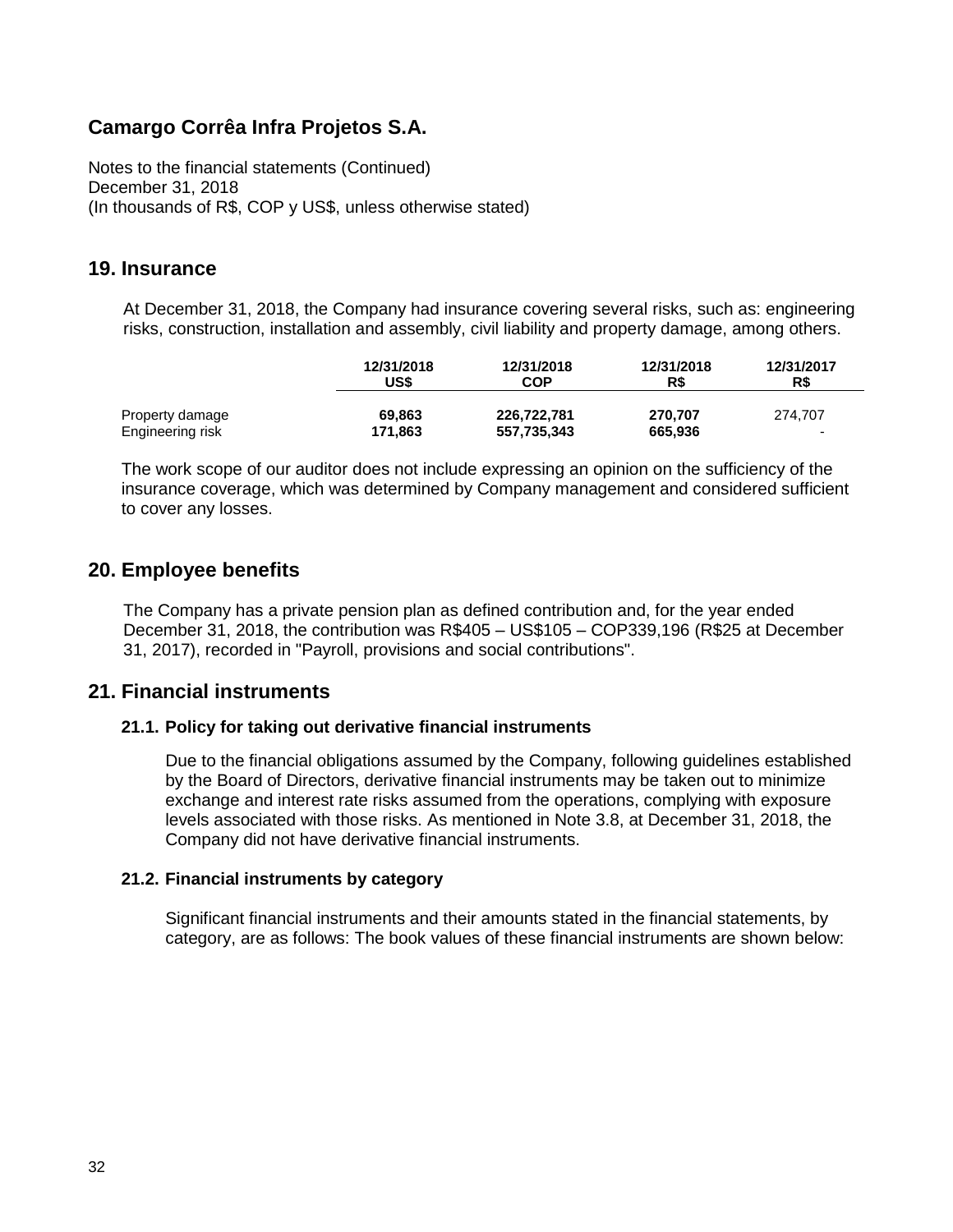Notes to the financial statements (Continued) December 31, 2018 (In thousands of R\$, COP y US\$, unless otherwise stated)

# **21. Financial instruments** (Continued)

### **21.2. Financial instruments by category** (Continued)

|                                                             | Fair value<br>hierarchy | <b>Financial instruments</b><br>by category | 12/31/2018<br>US\$ | 12/31/2018<br><b>COP</b> | 12/31/2018<br>R\$        | 12/31/2017<br>R\$ |
|-------------------------------------------------------------|-------------------------|---------------------------------------------|--------------------|--------------------------|--------------------------|-------------------|
| <b>Financial assets</b>                                     |                         |                                             |                    |                          |                          |                   |
| Cash equivalents (Note 4)                                   | 2                       | Fair value in profit or loss                | 4.634              | 15.041.039               | 17.959                   |                   |
| Marketable securities (Note 4)<br>Transactions with related | 2                       | Fair value in profit or loss                | -                  | -                        | $\overline{\phantom{0}}$ | 29.300            |
| parties (Note 6)                                            | 2                       | Amortized cost                              | 18.267             | 59.280.570               | 70.781                   |                   |
| <b>Financial liabilities</b>                                |                         |                                             |                    |                          |                          |                   |
| Trade accounts payable<br>Transactions with related         | 2                       | Amortized cost                              | 2.261              | 7,336,684                | 8.760                    | 13,800            |
| parties (Note 6)                                            | 2                       | Amortized cost                              | 327                | 1,060,302                | 1.266                    | 5,289             |
| Loans and financing (Note 12)                               | 2                       | Amortized cost                              | 6.919              | 22,453,936               | 26.810                   |                   |

For the determination of fair values of financial instruments and investments measured at fair value through profit or loss, at the end of each year, the Company calculates these amounts based on information available in the futures market, in addition to consulting financial institutions with which the transactions were conducted. There are no significant differences between book values and fair values of the financial instruments.

#### Fair value hierarchy

The Company uses the following hierarchy to determine and disclose the fair value of financial instruments through the measurement technique:

*Level 1:* prices quoted (without adjustments) in active markets for identical assets or liabilities:

*Level 2:* other techniques for which all inputs that have a significant effect on the fair value recorded are observable, whether directly or indirectly;

*Level 3:* techniques using inputs that have a significant effect on the fair value recorded that are not based on observable market data.

For the year ended December 31, 2018, there were no transfers between Level 1 and Level 2 fair value measurements or transfers between Level 3 and Level 2 fair value measurements. The Company uses Level 2 of the fair value hierarchy, as defined by CPC 39.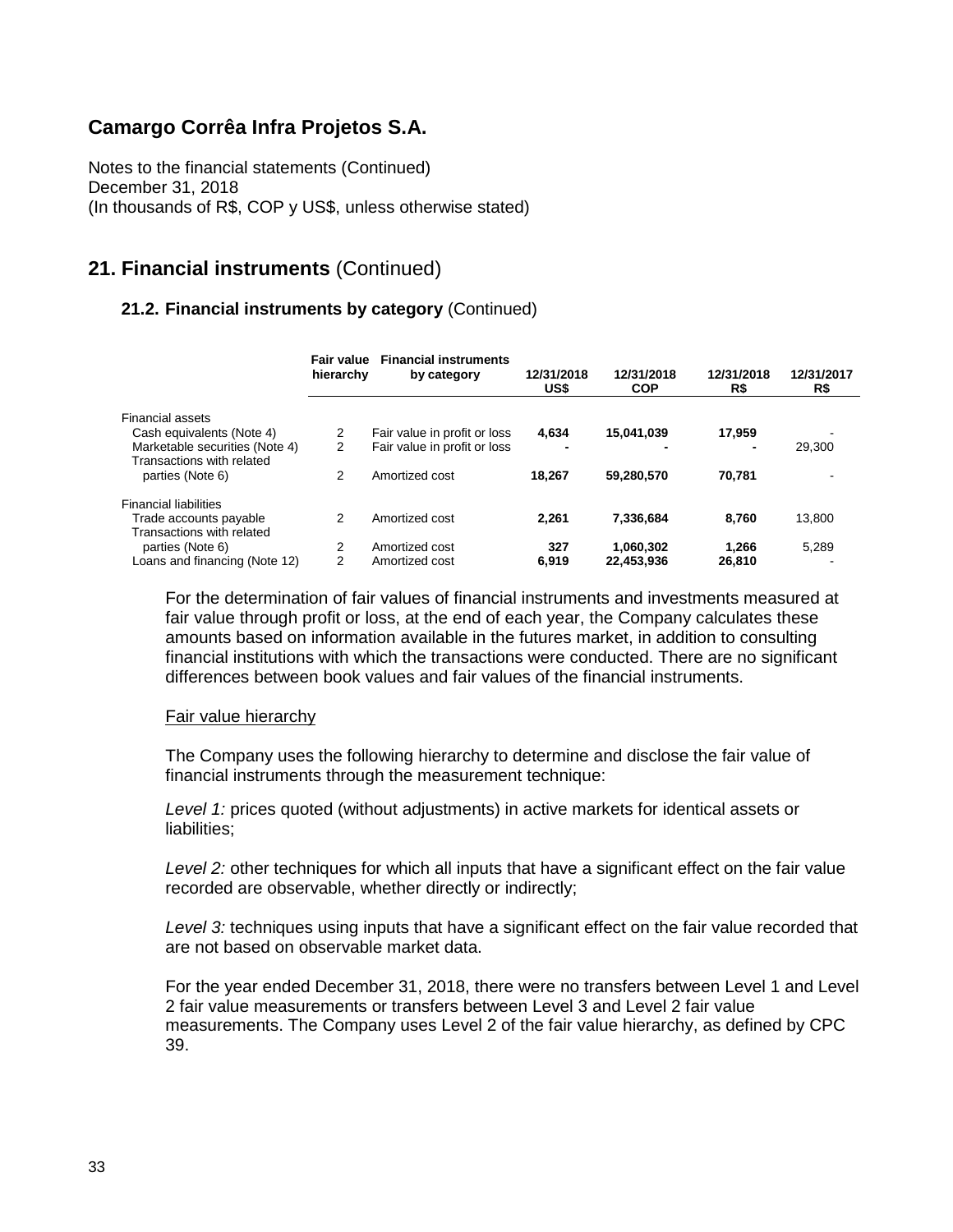Notes to the financial statements (Continued) December 31, 2018 (In thousands of R\$, COP y US\$, unless otherwise stated)

### **21. Financial instruments** (Continued)

### **21.3. Exposure to interest rate risks**

Floating interest rates on short-term investments are mostly related to CDI, TJLP and US dollar fluctuations. These positions are shown below:

|                                                   | 12/31/2018<br>US\$ | 12/31/2018<br><b>COP</b> | 12/31/2018<br>R\$ | 12/31/2017<br>R\$        |
|---------------------------------------------------|--------------------|--------------------------|-------------------|--------------------------|
| Assets                                            |                    |                          |                   |                          |
| Cash equivalents and marketable securities<br>CDI | 4,635              | 15,041,039               | 17.959            | 29,300                   |
| Liabilities                                       |                    |                          |                   |                          |
| Loans and financing<br><b>TJLP</b>                | 80                 | 260,469                  | 311               | $\overline{\phantom{0}}$ |

### **21.4. Exposure to currency risks**

The significant balance denominated in foreign currency represented by the US dollar is as follows:

|                                                   | 12/31//2018<br>US\$ | 12/31/2018<br><b>COP</b> | 12/31/2018<br>R\$ | 12/31/2017<br>R\$ |
|---------------------------------------------------|---------------------|--------------------------|-------------------|-------------------|
| <b>Assets</b>                                     |                     |                          |                   |                   |
| Transactions with related parties:                |                     |                          |                   |                   |
| Camargo Corrêa Infra Projetos S.A. Colombian unit | 12.033              | 39.049.414               | 46.625            |                   |
| <b>Total assets exposed</b>                       | 12.033              | 39.049.414               | 46.625            | -                 |

#### **21.5. Sensitivity analysis of financial instruments**

The sensitivity analysis of financial instruments, of changes in the Company's relevant assets and of those exposed to CDI fluctuations is as follows:

|                                                                                                                  | Scenario 1  | Scenario 2   | <b>Scenario 3</b> |
|------------------------------------------------------------------------------------------------------------------|-------------|--------------|-------------------|
| Exposure to variable rates<br>Cash equivalents and marketable securities<br>CDI/SELIC - Estimated finance income | 1.166       | 874          | 583               |
| Finame - TJLP<br>Related parties - US\$                                                                          | 22<br>(900) | 16<br>10.531 | 11<br>21.962      |

Scenario 1 is considered by management to best reflect its expectations, calculated based on financial market projections for the calculation of future amounts of the transactions above, taking into account a 12-month maturity. Due to the Company's position, scenario 2 considers a rate devaluation in relation to scenario 1 of 25% and scenario 3 a devaluation of 50%.